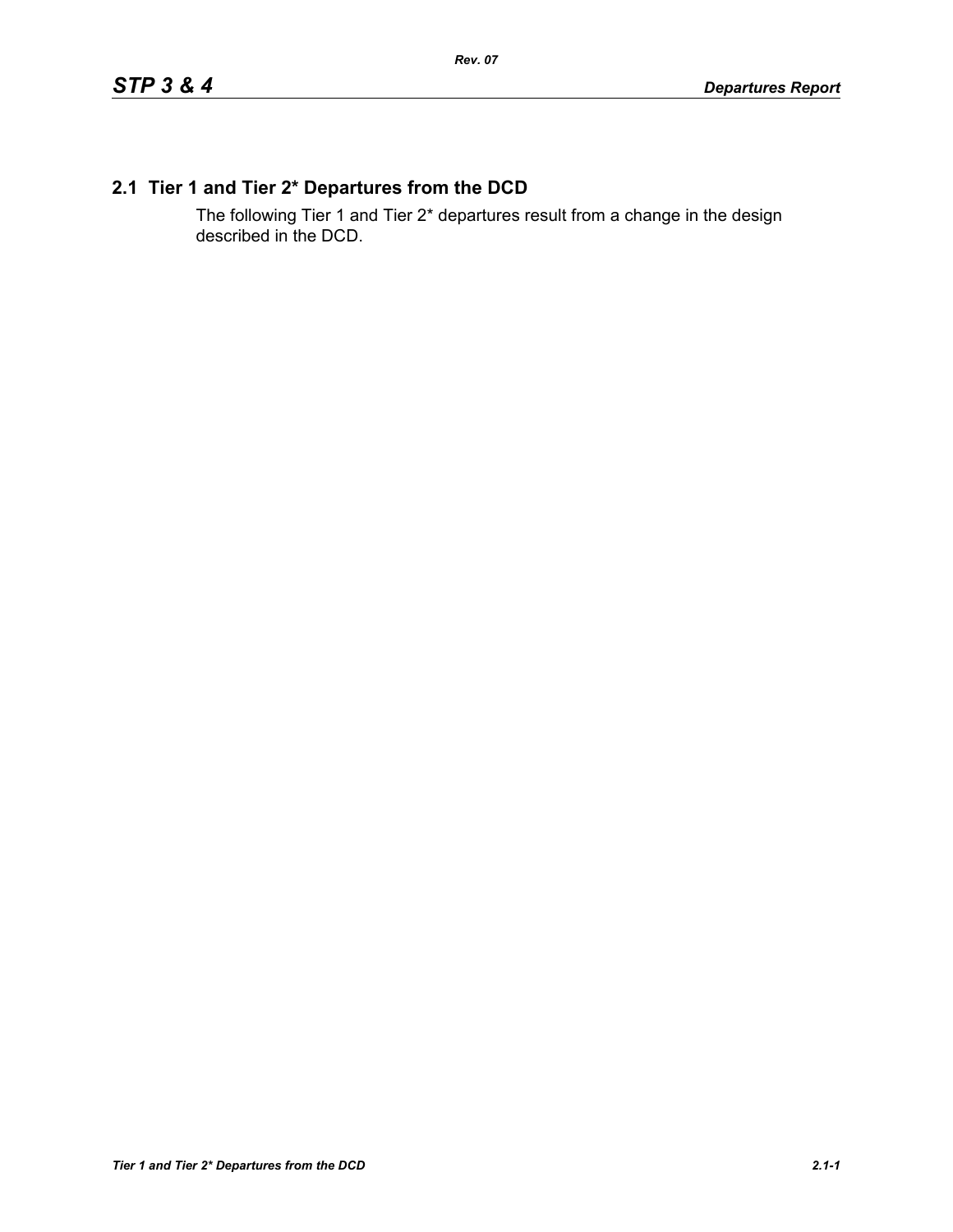# **STD DEP T1 1.1-1, Definition of As-Built**

## **Description**

This requested departure modifies the FSAR, Tier 1, Section 1.1 definition of as-built to clarify that the determination of physical properties of an as-built structure, system, or component may be based on measurements, inspections, or tests that occur prior to installation, provided that subsequent fabrication, handling, installation, and testing do not alter the properties. This clarification is not inconsistent with the original Tier 1 definition of as-built; it simply clarifies that some physical property determinations may be performed prior to the installation of a particular structure, system, or component, providing these properties are not compromised subsequent to the determination. It should reduce the likelihood of misinterpretation regarding adequate physical property determinations when pre-installation measurements, tests, or inspections are performed. The clarification is the same as the definition of as-built proposed by the NRC staff at a meeting with the industry on December 17, 2009 and as contained in NEI 08-01 (Revision 4, Draft E) *"Industry Guidelines for the ITAAC Closure Process Under 10 CFR Part 52,"* dated February, 2010.

# **Evaluation Summary**

This departure was evaluated per Section VIII.A.4 of Appendix A to 10 CFR Part 52, which requires that 1) the design change will not result in a significant decrease in the level of safety otherwise provided by the design; 2) the exemption is authorized by law, will not present an undue risk to the public health and safety, and is consistent with the common defense and security; 3) special circumstances are present as specified in 10 CFR 50.12(a)(2); and 4) the special circumstances outweigh any decrease in safety that may result from the reduction in standardization caused by the exemption. As shown below, each of these four criteria are satisfied.

- (1) As discussed above, the change provides clarification that will reduce the likelihood of misinterpretation regarding adequate determination of the physical properties of structures, systems, or components during ITAAC closure, and as such is an enhancement to the design that will not result in a significant decrease in the level of safety otherwise provided by the design.
- (2) The change is not inconsistent with the Atomic Energy Act or any other statute and therefore is authorized by law. As discussed above, the change represents an enhancement and therefore will not present an undue risk to the public health and safety. The change does not relate to security and does not otherwise pertain to the common defense and security.
- (3) Special circumstances are present as specified in 10 CFR 50.12(a)(2). Specifically, special circumstance (iv) is present, since the change represents an improvement based on the reduction in the likelihood of misinterpretation regarding adequate physical property determinations performed prior to structure, system, or component installation. Therefore, it will result in a benefit to the public health and safety.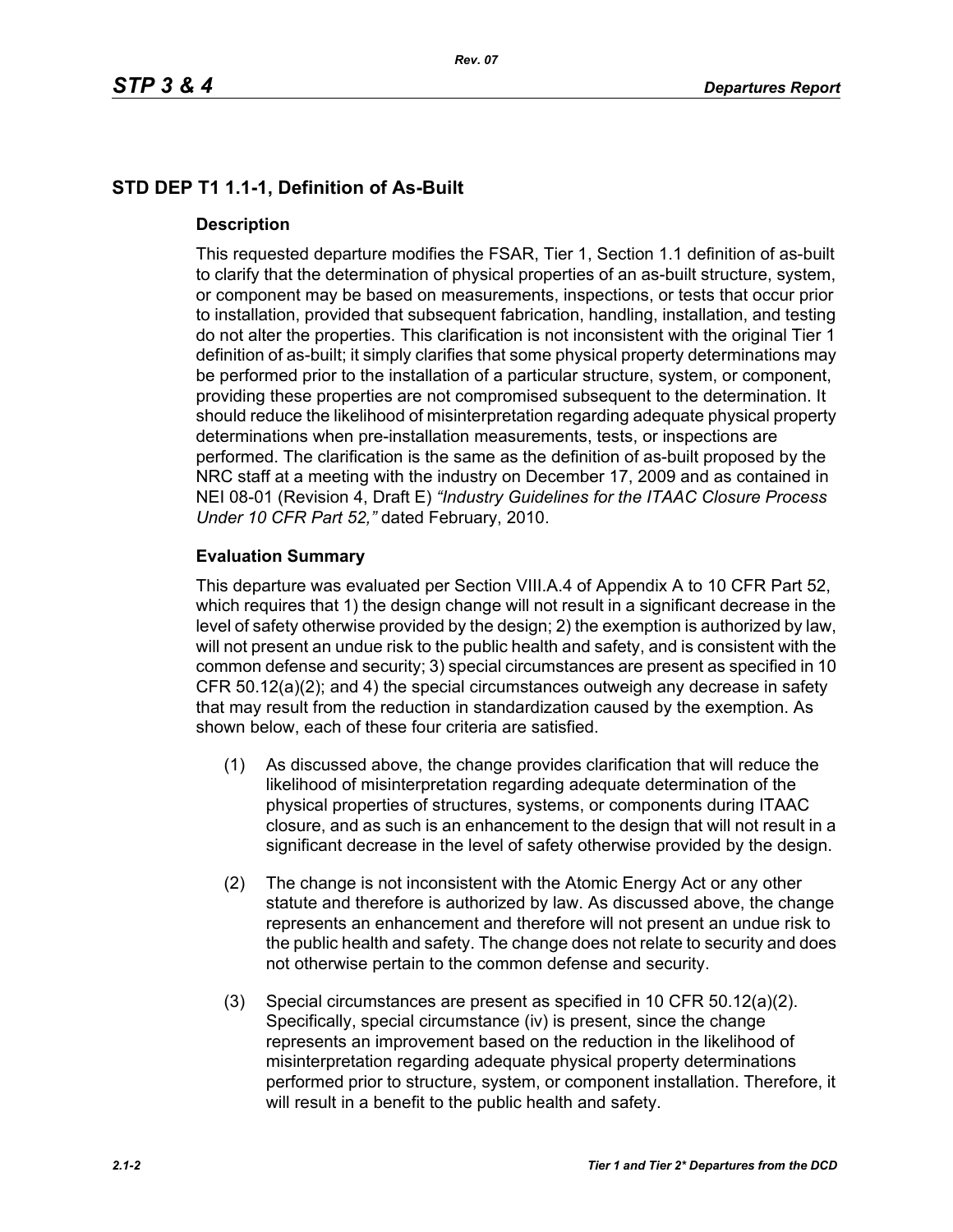(4) The special circumstances outweigh any decrease in safety that may result from the reduction in standardization caused by the exemption. Specifically, the change does not reduce safety, and does not affect the configuration of the plant or the manner in which the plant is operated. Further, this departure will form the reference-COLA for future COL applicants, thus the departure will likely not affect standardization. Any reduction in standardization resulting from the change in the definition of as-built will not adversely affect safety.

As demonstrated above, this exemption complies with the requirements in Section VIII.A.4 of Appendix A to 10 CFR Part 52. Therefore, STPNOC requests that the NRC approve this exemption.

# **STD DEP T1 2.1-2, Reactor Pressure Vessal System RIP Motor Casing Cladding**

#### **Description**

This requested departure modifies the description of the RIP motor casing to clearly indicate that some portions of the motor casing have cladding.

ABWR DCD Tier 1 describes the cladding applied to the interior of the RPV and indentifies areas of the RPV where there is no cladding. Specifically, DCD Tier 1 Section 2.1.1 states that there is no cladding on the RIP motor casing. The standard ABWR design for installed applications includes stainless steel cladding at two different locations of the casing. The RIP motor casings are clad with stainless steel only in the stretch tube region (up to the motor secondary seal) and around the bottom of the RIP motor casings where they interface with the motor cover closures. The requested departure modifies the DCD Tier 1 RIP motor casing design description to be consistent with the ABWR RIP motor casing design in current use. The design description in the ABWR DCD Tier 2 Section 5.3.3.1.1.1 is also clarified for consistency with Tier 1.

#### **Evaluation Summary**

This departure changes the RIP motor casing to incorporate cladding in the stretchtube portion above the RIP secondary seal and at the bottom end of the casing near the closure of the motor cover.

This departure was evaluated per Section VIII.A.4 of Appendix A to 10 CFR Part 52, which requires that 1) the design change will not result in a significant decrease in the level of safety otherwise provided by the design; 2) the exemption is authorized by law, will not present an undue risk to the public health and safety, and is consistent with the common defense and security; 3) special circumstances are present as specified in 10 CFR  $50.12(a)(2)$ ; and 4) the special circumstances outweigh any decrease in safety that may result from the reduction in standardization caused by the exemption. As shown below, each of these four criteria are satisfied.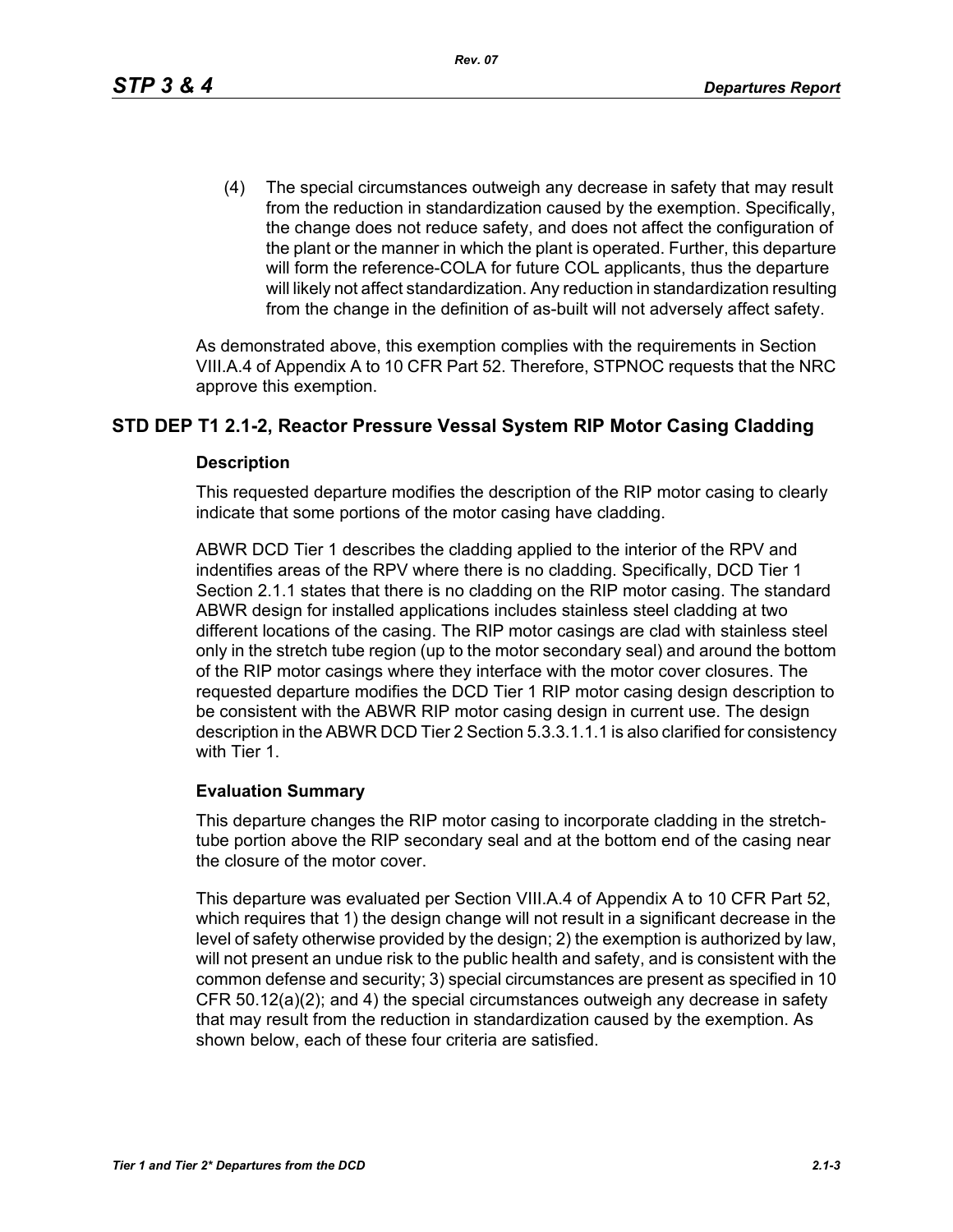*Rev. 07*

- (1) As discussed above, the design change provides protection of the RIP motor casing base metal, and as such is an enhancement to the design that therefore will not result in a significant decrease in the level of safety otherwise provided by the design.
- (2) The exemption is not inconsistent with the Atomic Energy Act or any other statute and therefore is authorized by law. As discussed above, the design change represents an enhancement and therefore will not present an undue risk to the public health and safety. The design change does not relate to security and does not otherwise pertain to the common defense and security.
- (3) Special circumstances are present as specified in 10 CFR 50.12(a)(2). Specifically, special circumstances (iv) is present, since the design change represents an improvement based on ABWR operating experience. The change is proven effective by operating history and therefore will result in a benefit to the public health and safety.
- (4) The special circumstances outweigh any decrease in safety that may result from the reduction in standardization caused by the exemption. Specifically, the design change does not reduce safety, and does not affect the configuration of the plant or the manner in which the plant is operated. Further, this departure is consistent with operatiing ABWR designs, and will form the reference-COLA for future COL applicants, thus the departure will likely not affect standardization. Any reduction in standardization resulting from the change in the RIP motor casing cladding will not adversely affect safety.

As demonstrated above, this exemption complies with the requirements in Section VIII.A.4 of Appendix A to 10 CFR Part 52. Therefore, STPNOC requests that the NRC approve this exemption.

# **STD DEP T1 2.2-1, Control Systems Changes to Inputs, Tests, and Hardware**

#### **Description**

The reference ABWR DCD Tier 1 Table 2.2.1 ITAAC Acceptance Criteria for Item 11 (i.e. associated with testing of one of the dual redundant non-Class 1E uninterruptible power supply at a time) states the "test signal exists in only one control channel at a time." This acceptance criterion was based upon an assumption that in the RCIS design implementation each channel of the dual-redundant RCIS controller equipment would receive power from only one associated uninterruptible power supply. However, in the final RCIS design implementation, only the power supply associated with the one non-Class 1E uninterruptible power supply being tested will become inoperable and both of the dual-redundant controller channels remain operational when this testing is conducted. The detailed RCIS design for the dual-redundant controller equipment is implemented such that each channel remains operational as long as either one of the uninterruptible power supplies is operational. There is an associated alarm condition activated when one of the uninterruptible power supplies becomes inoperable (i.e. so the operator becomes aware of this abnormal power supply status condition). A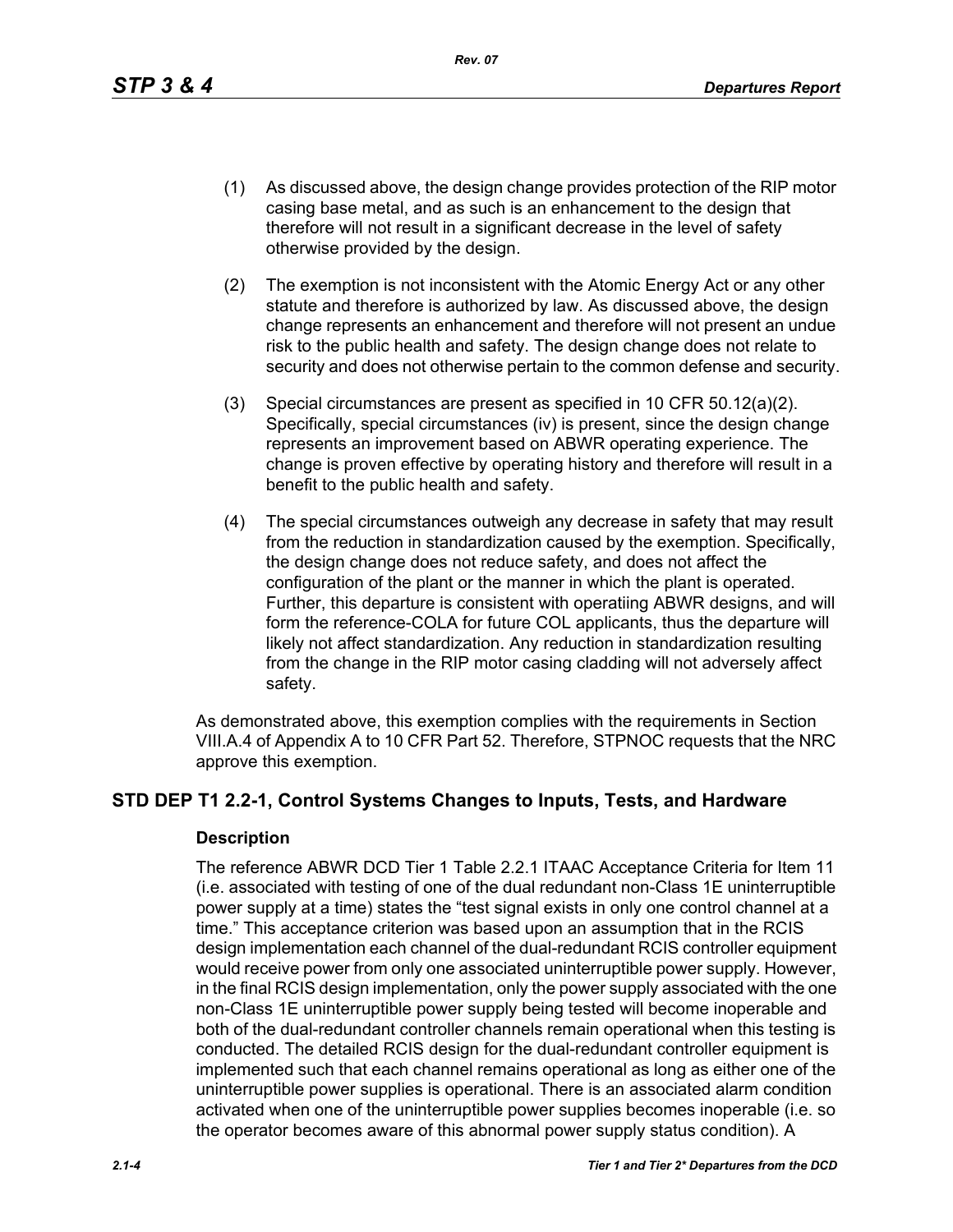change has been incorporated regarding the DCD Tier 1 ITAAC requirement for the RCIS related to the Acceptance Criteria associated with the testing of one of the dual redundant non-Class 1E uninterruptible power supply at a time.

#### **Evaluation Summary**

This departure was evaluated per Section VIII.A.4 of Appendix A to 10 CFR Part 52, which requires that 1) the design change will not result in a significant decrease in the level of safety otherwise provided by the design; 2) the exemption is authorized by law, will not present an undue risk to the public health and safety, and is consistent with the common defense and security; 3) special circumstances are present as specified in 10 CFR 50.12(a)(2); and 4) the special circumstances outweigh any decrease in safety that may result from the reduction in standardization caused by the exemption. As shown below, each of these four criteria are satisfied.

- (1) As discussed above, the design change represents an improvement and therefore will not result in a significant decrease in the level of safety otherwise provided by the design.
- (2) The exemption is not inconsistent with the Atomic Energy Act or any other statute and therefore is authorized by law. As discussed above, the design change represents an improvement and therefore will not present an undue risk to the public health and safety and the design change does not relate to security and does not otherwise pertain to the common defense and security.
- (3) Special circumstances are present as specified in 10 CFR 50.12(a)(2). Specifically, special circumstance (iv) is present, since the design change represents an improvement and therefore will result in a benefit to the public health and safety.
- (4) This is "standard" departure that is intended to be applicable to COL applicants that reference the ABWR DCD. Therefore this departure will not result in any loss of standardization, Additionally, the design change represents an improvement in safety, and does not adversely affect the configuration of the plant or the manner in which the plant is operated.

As demonstrated above, this exemption complies with the requirements in Section VIII.A.4 of Appendix A to 10 CFR Part 52. Therefore, STPNOC requests that the NRC approve this exemption.

# **STD DEP T1 2.3-1, Deletion of MSIV Closure and Scram on High Radiation**

#### **Description**

The Scram and MSIV Automatic Closure on high MSLRM (main steam line radiation monitor) trip is deleted. This safety function is deleted for the following reasons:

 The MSLR-high trip is not specifically credited in any ABWR safety analysis. This trip was originally designed for BWRs to mitigate the effects of a control rod drop accident (CRDA). As described in Tier 2 DCD Section 15.4.10, the ABWR has no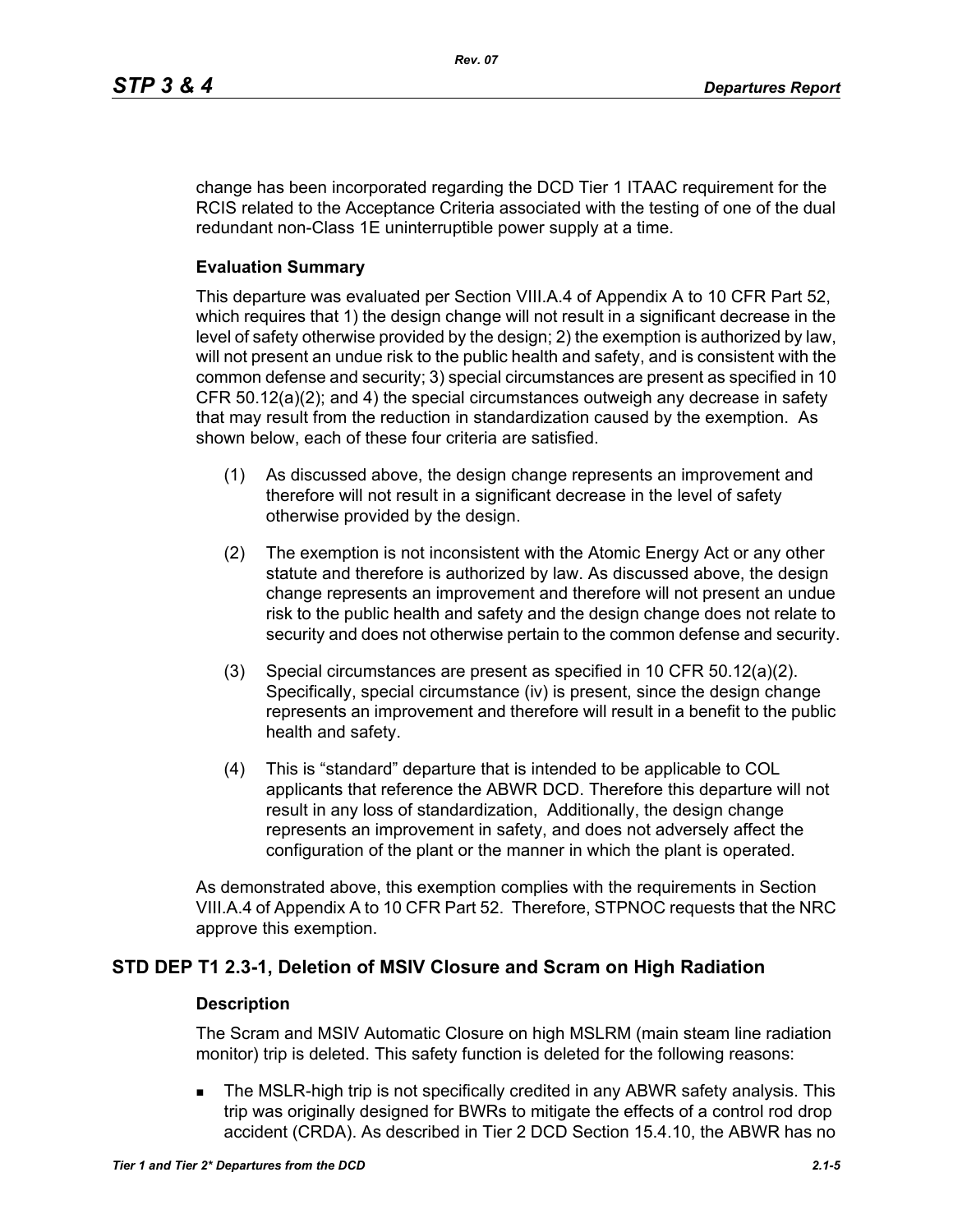basis for the CRDA event to occur. Thus, the deletion of the automatic scram and MSL isolation results in no change in associated risk or safety margins.

 U.S. BWRs have experienced spurious trips due to this function. The radiation trip setpoints can be overwhelmed by minor variations in the N-16 flow during normal operation and cause spurious trips. Elimination of the safety-related functions reduces the potential for unnecessary reactor shutdown and increases plant operational flexibility. Operators in the main control room are alerted to potential offsite releases by the MSLRM, the condenser steam jet air ejector monitor, and/or ventilation stack monitor.

Furthermore, this change has been previously approved by the NRC for U.S. BWRs based on analyses that demonstrate that safety margins are not impacted. Since the SER conditions are met for the ABWR, as explained above, no other safety analyses are required.

This departure includes the following Tier 1, Technical Specification, and Tier 2 changes.

#### **Tier 1 Departures:**

- ABWR Tier 1 DCD Figure 2.3.1, "Process Radiation Monitoring System Control Interface Diagram" is changed to remove the MSL Tunnel Area Radiation input from the plant sensors that provide input data.
- Tier 1 Table 2.7.1a has been modified to remove the main steam tunnel radiation information from the fixed position alarms, displays, and controls. This information is conveyed through other alarms, displays, and controls in the control room.

## **Technical Specifications Departures:**

- **LCO 3.3.1.1 and its associated Bases have been modified to remove the Main** Steam Tunnel Radiation High functions (automatic scram and MSIV closure).
- LCO 3.3.6.1 and its associated Bases have been modified to remove instrumentation monitoring functions for post-accident monitoring (PAM) of coolant radiation in the main steamline. A continuous PAM for coolant radiation is no longer required based on BTP HICB-10.

## **Tier 2 Departures:**

Changes have been made relative to the reference ABWR Tier 2 DCD Sections 1.2, 1A, 3.4, 5.2, 6.2, 7.1, 7.2, 7.3, 7.5, 7.6 11.5, 15.2, 18F, and 18H to revise or remove information pertaining to main steam line high radiation monitoring and process radiation monitoring system. For example, Section 11.5 is modified to move main steam line tunnel area radiation monitoring information from the section describing "monitoring required for safety and protection" to the section describing "monitoring required for plant operation."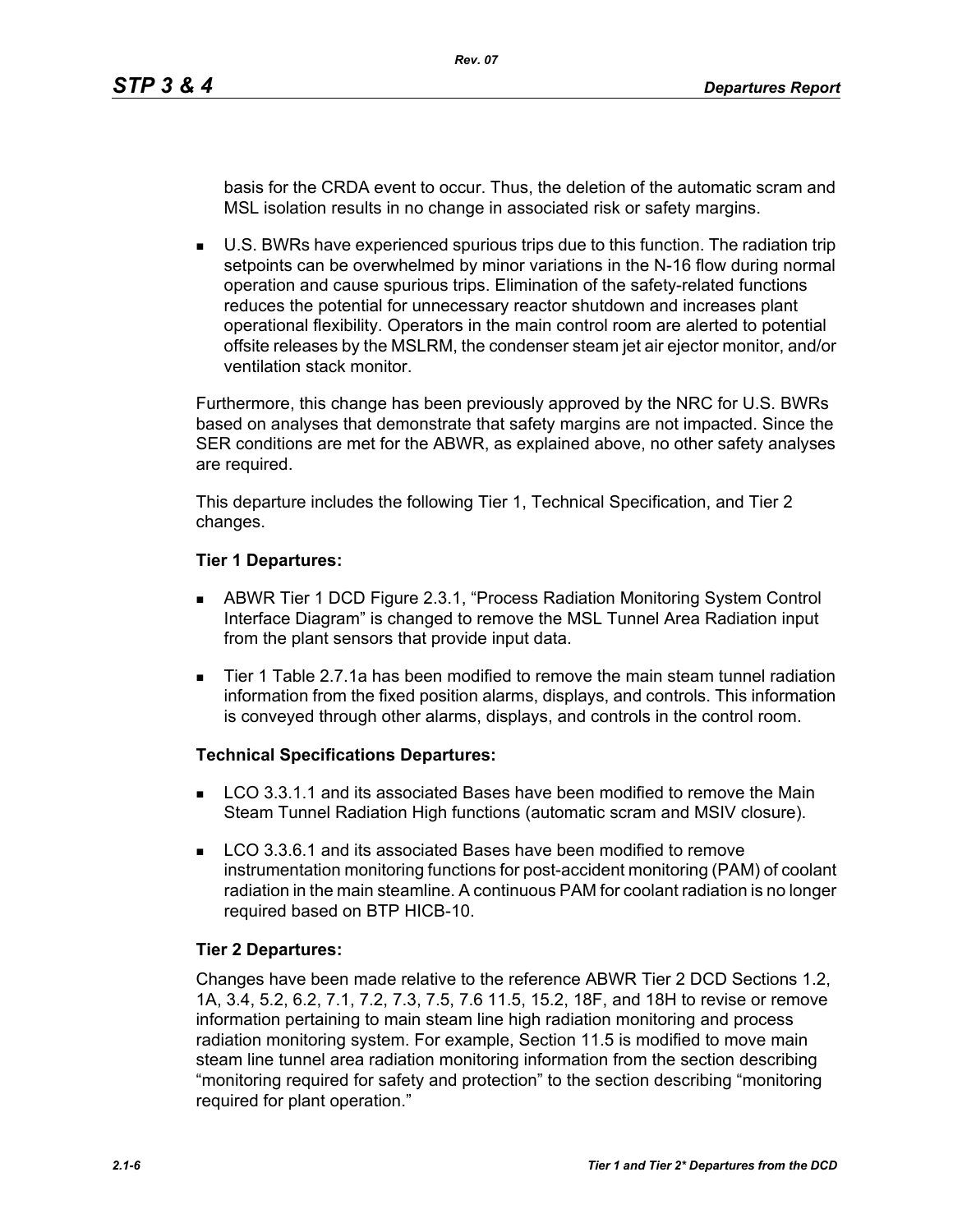#### **Evaluation Summary**

This departure was evaluated per Section VIII.A.4 of Appendix A to 10 CFR Part 52, which requires that 1) the design change will not result in a significant decrease in the level of safety otherwise provided by the design; 2) the exemption is authorized by law, will not present an undue risk to the public health and safety, and is consistent with the common defense and security; 3) special circumstances are present as specified in 10 CFR 50.12(a)(2); and 4) the special circumstances outweigh any decrease in safety that may result from the reduction in standardization caused by the exemption. As shown below, each of these four criteria are satisfied.

- (1) As discussed above, the design change represents an improvement and therefore will not result in a significant decrease in the level of safety otherwise provided by the design.
- (2) The exemption is not inconsistent with the Atomic Energy Act or any other statute and therefore is authorized by law. As discussed above, the design change represents an improvement and therefore will not present an undue risk to the public health and safety. The design change does not relate to security and does not otherwise pertain to the common defense and security.
- (3) Special circumstances are present as specified in 10 CFR 50.12(a)(2). Specifically, special circumstance (iv) is present, since the design change represents an improvement and therefore will result in a benefit to the public health and safety.
- (4) This is "standard" departure that is intended to be applicable to COL applicants that reference the ABWR DCD. Therefore this departure will not result in any loss of standardization, Additionally, the design change represents an improvement in safety, and does not adversely affect the configuration of the plant or the manner in which the plant is operated.

As demonstrated above, this exemption complies with the requirements in Section VIII.A.4 of Appendix A to 10 CFR Part 52. Therefore, STPNOC requests that the NRC approve this exemption.

# **STD DEP T1 2.4-1, Residual Heat Removal System and Spent Fuel Pool Cooling**

#### **Description**

The reference ABWR DCD has two RHR loops connected to the Fuel Pool Cooling system with normally closed crosstie valves. During refueling outages, a crosstie valve can be opened to allow direct cooling of the fuel pool by circulation of fuel pool water through the RHR heat exchanger and returning it to the fuel pool. In addition, the RHR pumps have the capability to provide fuel pool emergency makeup water by transferring suppression pool water to the fuel pool. This change is to add the capability to allow the choice of a third loop, RHR division A, in the Augmented Fuel Pool Cooling and Fuel Pool Makeup Modes.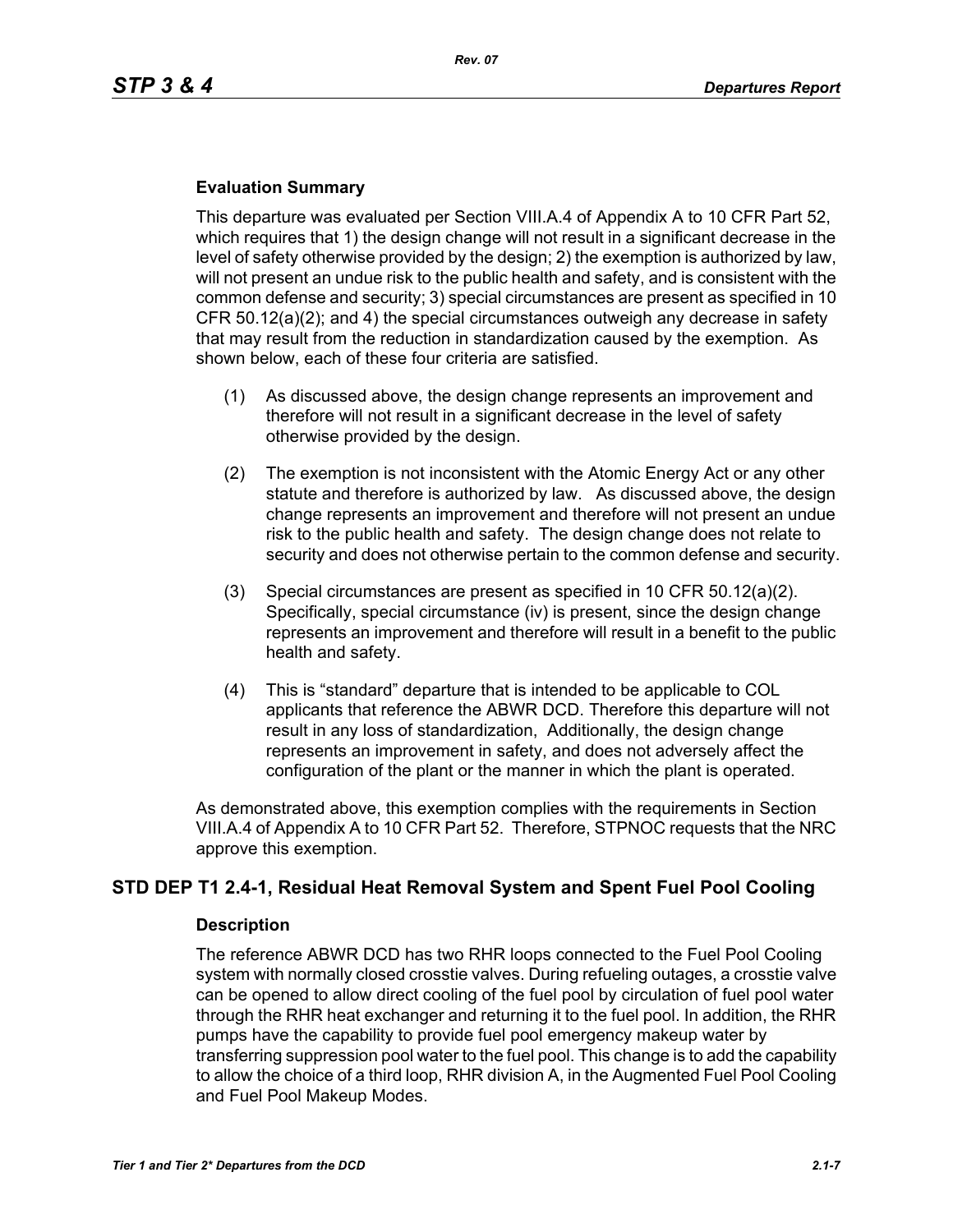This addition of piping and valves will be of the same quality standard, seismic category, and ASME code as the B and C RHR loops components, along with another capability to provide makeup or cooling to the Spent Fuel Pool. Only one RHR cooling loop will be aligned for the Augmented Fuel Pool Cooling or Fuel Pool Makeup Mode at any one time. The additional loop will increase the reliability from a single failure standpoint. This design change was chosen based on improved reliability and performance.

This change provides the ability to supply fuel pool cooling or makeup from any of the three RHR loops in the Augmented Fuel Pool Cooling or Fuel Pool Makeup Modes. This will enhance capabilities and reliability to perform division outages for maintenance and other activities. Division outages will be better able to be coordinated during all plant operational Modes.

#### **Evaluation Summary**

During design detailing it was recognized that the added flexibility of having the capability to perform divisional outages in any order was a worthwhile design improvement. As an example, if Division B EDG constitutes a critical path for an outage, in order to maintain a single failure margin, work could not start until core decay heat decreased to the point that RHR Spent Fuel Pooling Assist was no longer required. By having all three divisions capable of supporting Spent Fuel Pool Cooling assist, Divisional Outages (potential critical path) could occur based on workload in the division.

This departure was evaluated per Section VIII.A.4 of Appendix A to 10 CFR Part 52, which requires that 1) the design change will not result in a significant decrease in the level of safety otherwise provided by the design; 2) the exemption is authorized by law, will not present an undue risk to the public health and safety, and is consistent with the common defense and security; 3) special circumstances are present as specified in 10 CFR 50.12(a)(2); and 4) the special circumstances outweigh any decrease in safety that may result from the reduction in standardization caused by the exemption. As shown below, each of these four criteria are satisfied.

- (1) As discussed above, the design change represents an improvement and therefore will not result in a significant decrease in the level of safety otherwise provided by the design.
- (2) The exemption is not inconsistent with the Atomic Energy Act or any other statute and therefore is authorized by law. As discussed above, the design change represents an improvement and therefore will not present an undue risk to the public health and safety and the design change does not relate to security and does not otherwise pertain to the common defense and security.
- (3) Special circumstances are present as specified in 10 CFR 50.12(a)(2). Specifically, special circumstance (iv) is present, since the design change represents an increase in redundancy and therefore will result in a benefit to the public health and safety.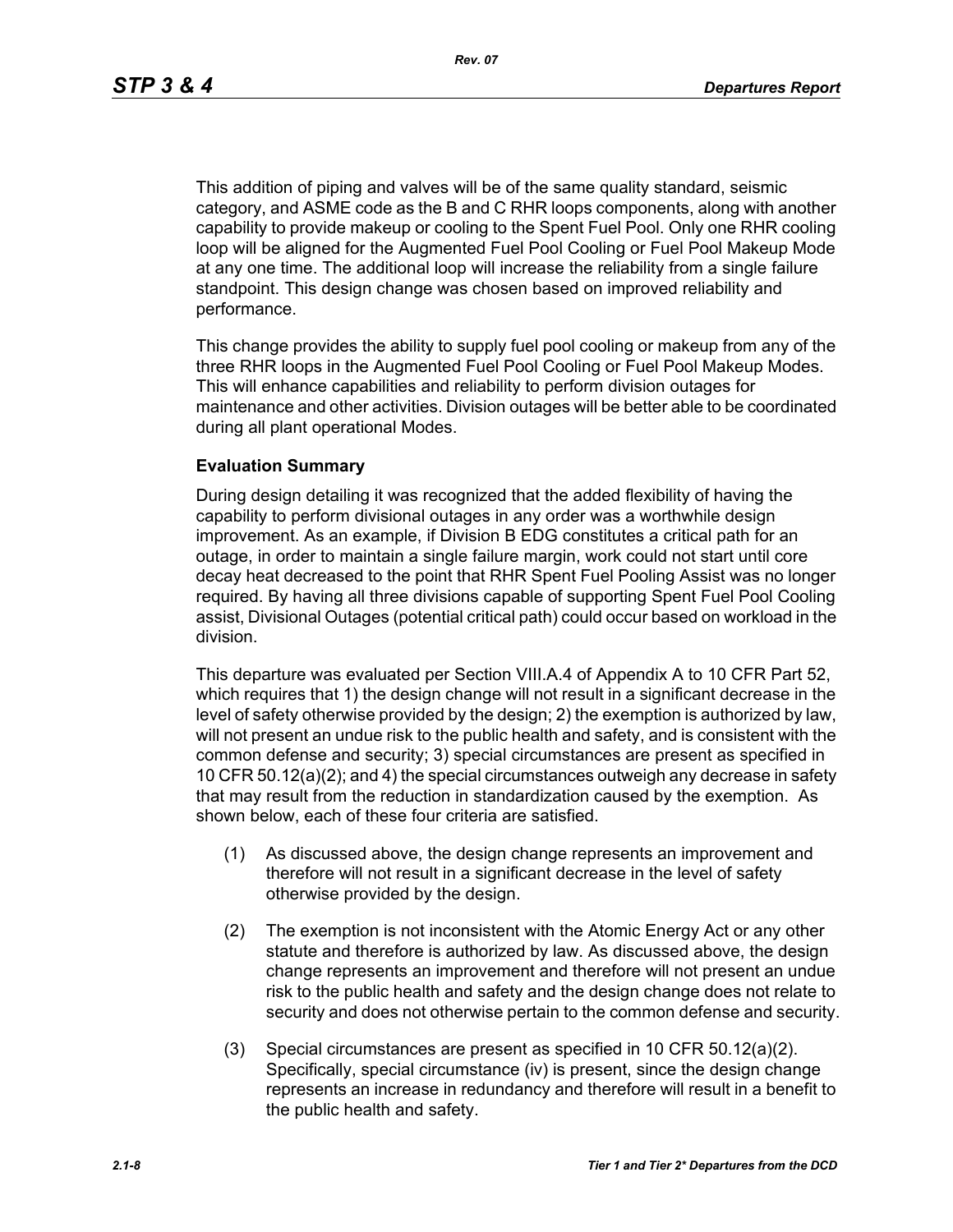(4) This is "standard" departure that is intended to be applicable to COL applicants that reference the ABWR DCD. Therefore this departure will not result in any loss of standardization, Additionally, the design change represents an improvement in safety, and does not adversely affect the configuration of the plant or the manner in which the plant is operated.

As demonstrated above, this exemption complies with the requirements in Section VIII.A.4 of Appendix A to 10 CFR Part 52. Therefore, STPNOC requests that the NRC approve this exemption.

# **STD DEP T1 2.4-2, Feedwater Line Break Mitigation**

#### **Description**

This departure reduces challenges to the containment pressure design value following a feedwater line break (FWLB). The corrective design concept is a trip of the condensate pumps following an indication that a Feedwater Line Break (FWLB) in the drywell has occurred. This departure revises ABWR Tier 1, Sections 2.4.3 and 2.15, and the Tier 2 sections, including Technical Specifications, affected by the revision.

The FWLB is the limiting design basis accident for ABWR primary containment vessel (PCV) peak pressure response. This is because blowdown flows from both the reactor pressure vessel (RPV) side and the balance of plant (BOP) feedwater side contribute to the peak pressure response.

The licensing basis for ABWR is no operator actions for 30 minutes for design basis accidents, as discussed in DCD Tier 2, Subsections 6.2.1.1.3.3.1.2 and 6.2.1.1.5.6.1. With the current ABWR design, the only mitigation option available, for limiting the containment pressure, would be operator action using the non-safety trip of the condensate and/or feedwater pumps.

Therefore, high drywell pressure signals that would already be existing in the Leak Detection & Isolation (LDS) logic of the Safety System Logic & Control (SSLC) are used, in conjunction with the added differential pressure signals between the two feedwater lines, to identify a FWLB in containment and to then trip the condensate pumps.

The departure implementation of condensate pump trip improves plant safety by limiting the mass flow to the drywell after the FWLB, thereby ensuring the predicted peak pressure will not exceed the design value. This is described in Departure 6.2-2, Containment Analysis (see Departures from the General Technical Specifications) and Tier 2, Subsection 6.2.1.1.3.3.1. The instrumentation logic to initiate the trip will be an "AND" circuit to reduce the probability of false trips. That is, the logic will require excessive differential pressure between the two-feedwater lines "AND" high drywell pressure to initiate the condensate pump trip. This will reduce the negative impact on plant operation, plant reliability and availability. There would not be an impact on these by adding circuit breakers for the condensate pump supplies, because the logic will only be initiated during FWLB LOCA, the breakers will be normally closed, and additional operator actions will not be required to start the condensate pumps during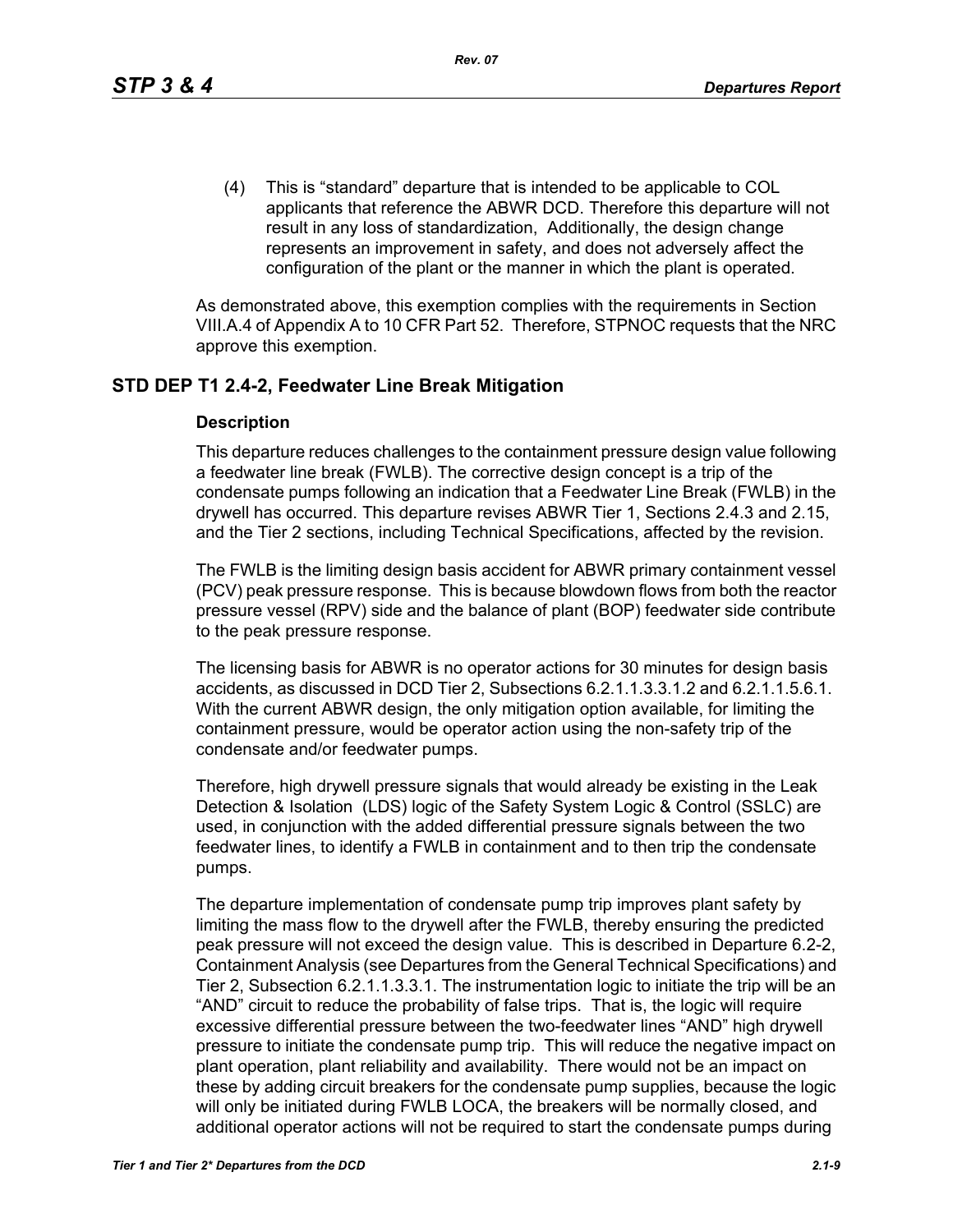other events. The design and location of the safety related breakers are described in Tier 2, Subsection 8.3.1.1.1.

#### **Evaluation Summary**

These changes ensure that the containment pressure margins are maintained during the limiting containment pressurization accident. Consequentially, the changes decrease the risk associated with the feedwater line break inside containment. These changes maintain the same level of plant reliability and performance as described in the DCD. The changes will provide a better level of plant protection and a net benefit to the public health and safety. While this involves changes to an SSC, there are no adverse effects on any DCD design function. No procedure was changed.

This departure was evaluated per Section VIII.A.4 of Appendix A to 10 CFR Part 52, which requires that 1) the design change will not result in a significant decrease in the level of safety otherwise provided by the design; 2) the exemption is authorized by law, will not present an undue risk to the public health and safety, and is consistent with the common defense and security; 3) special circumstances are present as specified in 10 CFR 50.12(a)(2); and 4) the special circumstances outweigh any decrease in safety that may result from the reduction in standardization caused by the exemption. As shown below, each of these four criteria are satisfied.

- (1) As discussed above, the design change represents an improvement and therefore will not result in a significant decrease in the level of safety otherwise provided by the design.
- (2) The exemption is not inconsistent with the Atomic Energy Act or any other statute and therefore is authorized by law. As discussed above, the design change represents an improvement and therefore will not present an undue risk to the public health and safety. The design change does not relate to security and does not otherwise pertain to the common defense and security.
- (3) Special circumstances are present as specified in 10 CFR 50.12(a)(2). Specifically, special circumstance (iv) is present, since the design change represents an improvement and better conformance to licensing criteria (no operator action until 30 minutes) and therefore will result in a benefit to the public health and safety.
- (4) This is "standard" departure that is intended to be applicable to COL applicants that reference the ABWR DCD. Therefore this departure will not result in any loss of standardization. Additionally, the design change represents an improvement in safety, and does not adversely affect the configuration of the plant or the manner in which the plant is operated.

As demonstrated above, this exemption complies with the requirements in Section VIII.A.4 of Appendix A to 10 CFR Part 52. Therefore, STPNOC requests that the NRC approve this exemption.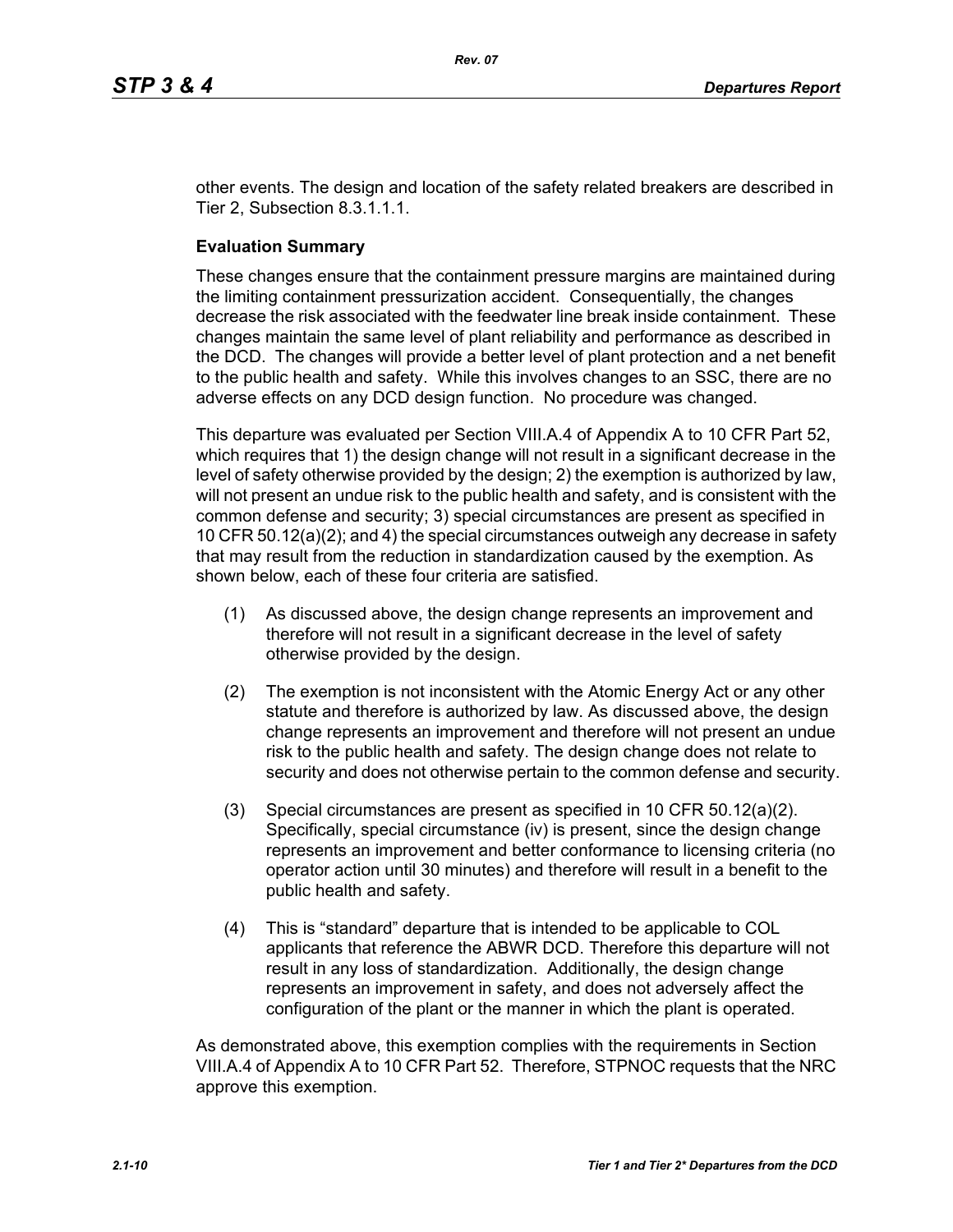# **STD DEP T1 2.4-3, RCIC Turbine/Pump**

#### **Description**

The original DCD incorporated a steam turbine driven water pump that has been historically used in the United States with BWR plants. During the design detailing stage of the ABWR development, another design was chosen based on improved reliability, performance, and simplicity. The new design meets or exceeds all safetyrelated system performance criteria including start time, flow rate, and low steam pressure operation.

The improved design and system simplification is due to (a) monoblock design (pump and turbine within same casing); (b) no shaft seal required; (c) no barometric condenser required; (d) no oil lubrication or oil cooling system required because the system is totally water lubricated; (e) no steam bypass line required for startup; (f) simpler auxiliary subsystems; and (g) no vacuum pump and associated penetration piping or isolation valves required. The monoblock design is of horizontal, two-stage centrifugal water pump driven by a steam turbine contained in a turbine casing integral with the pump casing. The turbine wheel has a single row of blades. The pump impellers, turbine wheel and inducer are mounted on a common shaft, which is supported on two water lubricated journal bearings. The bearings are housed in a central water chamber between the turbine and pump sections and are lubricated by a supply of water taken from the discharge of the first stage impeller and led to the bearings through a water strainer. This design has been installed and is operational in international nuclear and fossil power plants as well as in maritime and military applications.

The Tier 2 impacts follow from design simplification and design classification upgrades. Changes are made to the Tier 2 mechanical, control, and testing sections. The pump is supported on the pedestals of a fabricated steel base plate by feet formed on the pump casing and central water chamber. The monoblock construction of the pump eliminates the need for alignment between the pump and the turbine. The pump and turbine can now be fabricated to ASME Section 3 requirements. The operating speed of the pump is governed by the turbine control subsystem which regulates the quantity of steam to the turbine based on discharge pressure. The main elements of the control gear are the steam stop valve, the throttle valve and the pressure governor. The pump is also provided with electrical and mechanical over speed trip mechanisms which close the steam stop valve when the speed exceeds predetermined levels. Speed measurement is provided by an electronic tachometer.

 The containment penetration for the RCIC vacuum pump discharge line has been removed from the design. The fire loading in the RCIC pump room is reduced by the elimination of the lube oil subsystem and 106 liters of Class III B lube oil.

The ITAAC in 2.4.4 (c), (e), and (f) are modified to reflect the fact that the steam supply bypass valve is not used for startup and a 10-second time delay is no longer needed for the injection and steam admission valves. Also, the ITAAC 2.4.4 (i) (2) associated with the torque to the pump is deleted because of the monoblock design.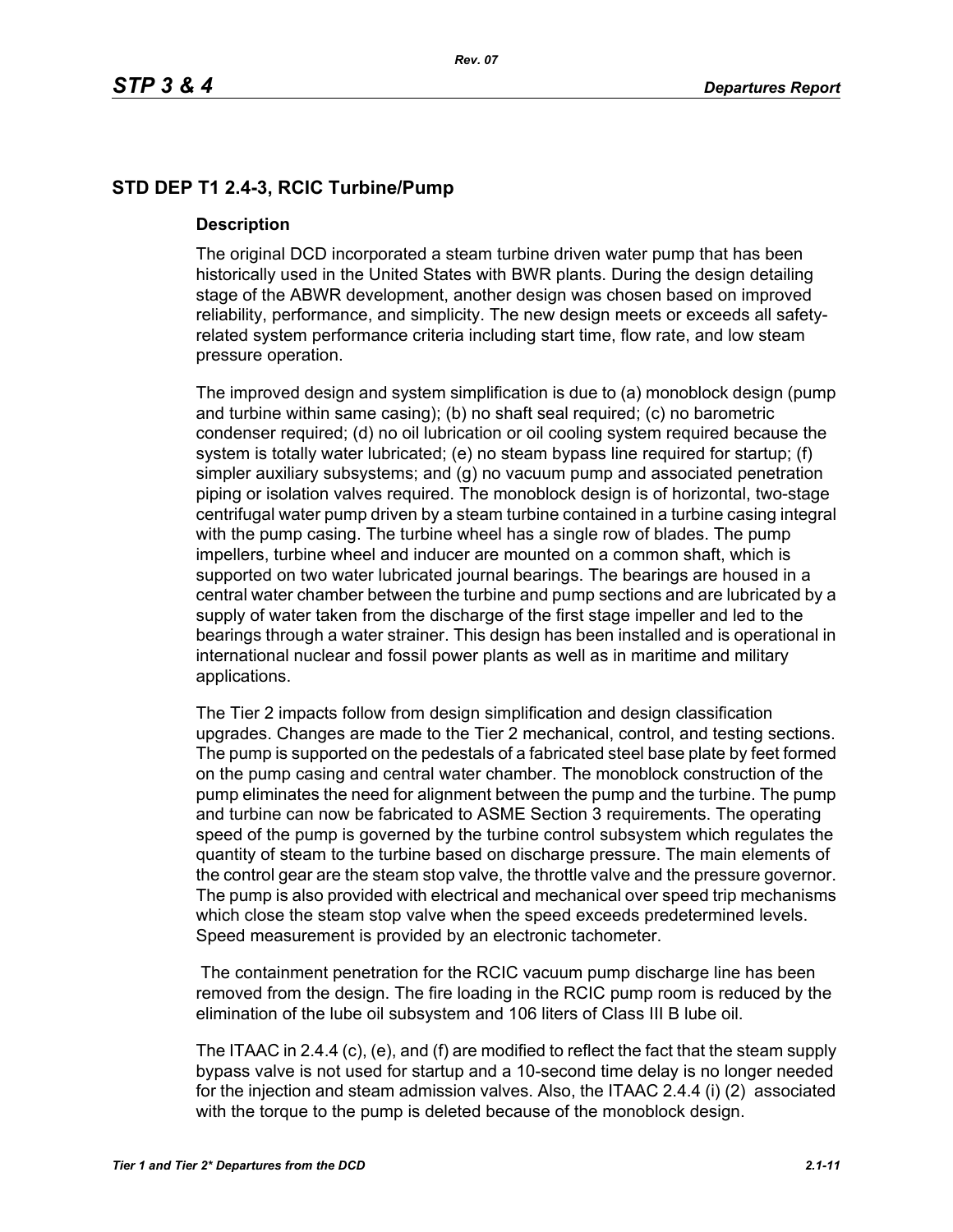Technical Specification Table 3.3.1.4-1, ESF Actuation Instrumentation and SSLC Sensor Instrumentation item 12 d is reinstated and "RCIC Turbine exhaust diaphragm pressure" is corrected to "RCIC turbine exhaust pressure" in this item and in the bases.

 A correction is made to the RCIC system performance test discussion in Subsection 12.2.12.1.9(3)(f)(iv) to clarify that the test return line discharges to the suppression pool and not the condensate storage tank.

#### **Evaluation Summary**

The events and accidents in Chapter 15 were reviewed. The analyses and conclusions presented in Chapter 15 are not affected. No negative impacts on severe accident probability or severity have been identified nor has a new type of severe accident been created. The bases in the generic Technical Specifications in Chapter 16 will be met or exceeded. This departure results in no negative impact on safety, plant operation or cost. Plant availability and reliability will improve due reduction of active and passive components. Improved turbine reliability will have a positive effect on plant safety as well as transient and startup characteristics. Changes to the RCIC ITAAC are simplications due to fewer components yet still allow demonstration of performance critical to safety.

This departure was evaluated per Section VIII.A.4 of Appendix A to 10 CFR Part 52, which requires that 1) the design change will not result in a significant decrease in the level of safety otherwise provided by the design; 2) the exemption is authorized by law, will not present an undue risk to the public health and safety, and is consistent with the common defense and security; 3) special circumstances are present as specified in 10 CFR 50.12(a)(2); and 4) the special circumstances outweigh any decrease in safety that may result from the reduction in standardization caused by the exemption. As shown below, each of these four criteria are satisfied.

- (1) As discussed above, the design change represents an improvement and therefore will not result in a significant decrease in the level of safety otherwise provided by the design.
- (2) The exemption is not inconsistent with the Atomic Energy Act or any other statute and therefore is authorized by law. As discussed above, the design change represents an improvement and therefore will not present an undue risk to the public health and safety. The design change does not relate to security and does not otherwise pertain to the common defense and security.
- (3) Special circumstances are present as specified in 10 CFR 50.12(a)(2). Specifically, special circumstance (iv) is present, since the design change represents an improvement and therefore will result in a benefit to the public health and safety.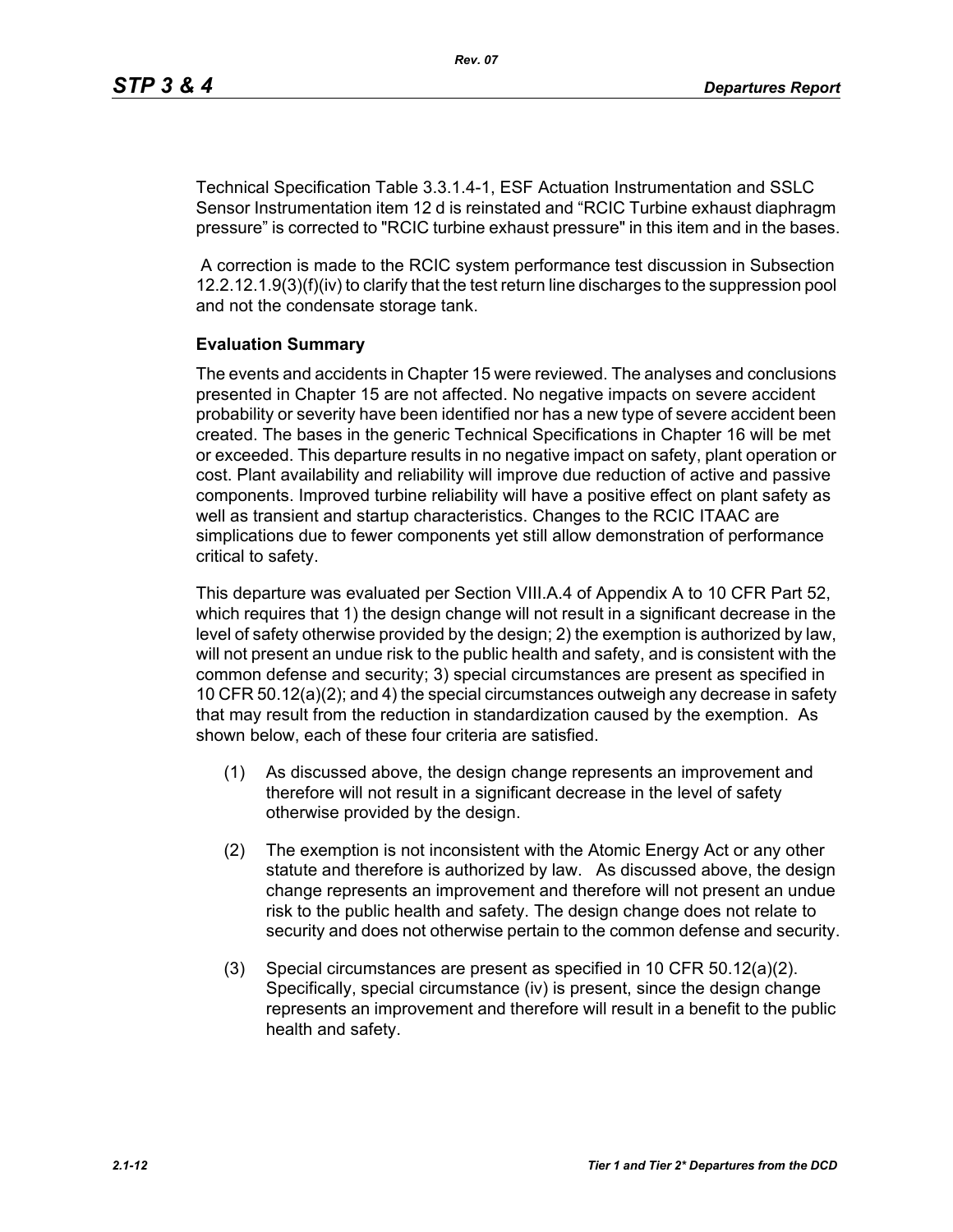(4) This is "standard" departure that is intended to be applicable to COL applicants that reference the ABWR DCD. Therefore this departure will not result in any loss of standardization. Additionally, the design change represents an improvement in safety, and does not adversely affect the configuration of the plant or the manner in which the plant is operated.

As demonstrated above, this exemption complies with the requirements in Section VIII.A.4 of Appendix A to 10 CFR Part 52. Therefore, STPNOC requests that the NRC approve this exemption.

# **STD DEP T1 2.4-4 RHR, HPCF and RCIC Turbine/Pump NPSH**

#### **Description**

The original DCD provided a value of 50% for debris blockage of the suction strainers for purposes of assuring adequate net positive suction head (NPSH) margin for the residual heat removal (RHR) system, the high pressure core flooder (HPCF) system, and the reactor core isolation cooling (RCIC) system. This value was based on Regulatory Guide 1.82 Revision 0. The design basis for the suction strainers for STP 3&4 has been updated to RG 1.82 Rev. 3, which does not use the 50% blockage criterion, but rather provides guidance for mechanistically determining debris head loss across pump suction strainers. The associated ITAAC for the debris blockage of the suction strainers for determination of NPSH margin for the RHR system (T1 Table 2.4.1), HPCF system (T1 Table 2.4.2), and RCIC system (T1 Table 2.4.4) are revised by this departure to be consistent with this updated design basis for the STP 3 & 4 suction strainers.

This change makes the ITAAC consistent with the STP 3&4 suction strainer design and the applicable regulatory guidance. This approach is an improvement in that it uses a mechanistic evaluation for debris blockage and not an assumed value, thus providing a better representation of the debris blockage for purposes of the required NPSH margin determination.

This departure also revises Tier 2 text in 5.4 and 14.2 and figure references in 5.4 and 6.3 to the 50% blockage criterion and replaces them with reference to an analytically derived blockage based on RG 1.82 Rev. 3. This departure also revises text in Sections 6.2 and 6.3 and Appendix 6C.

## **Evaluation Summary**

This departure was evaluated per Section VIII.A.4 of Appendix A to 10 CFR Part 52, which requires 1) the design change will not result in a significant decrease in the level of safety otherwise provided by the design; 2) the exemption is authorized by law, will not present an undue risk to the public health and safety, and is consistent with the common defense and security; 3) special circumstances are present as specified in 10 CFR 50.12(a)(2); and 4) the special circumstances outweigh any decrease in safety that may result from the reduction in standardization caused by the exemption. As shown below, each of these four criteria are satisfied.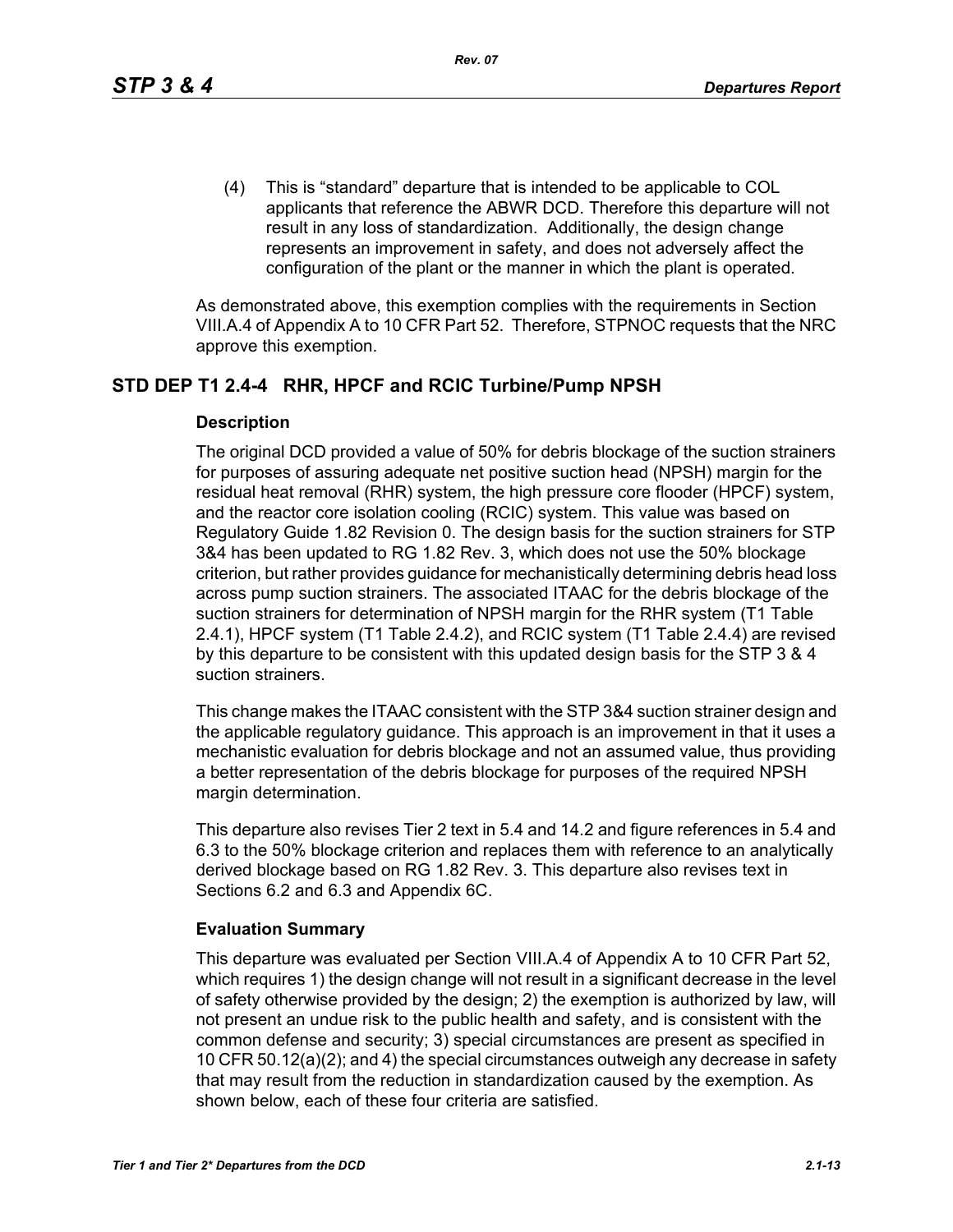- (1) As discussed above, the design change represents an improvement and therefore will not result in a significant decrease in the level of safety otherwise provided by the design.
- (2) The exemption is not inconsistent with the Atomic Energy Act or any other statute and therefore is authorized by law. As discussed above, the design change represents an improvement and therefore will not present an undue risk to the public health and safety and the design change does not relate to security and does not otherwise pertain to the common defense and security.
- (3) Special circumstances are present as specified in 10 CFR 50.12(a)(2). Specifically, special circumstance (iv) is present, since the design change represents an improvement and therefore will result in a benefit to the public health and safety.
- (4) This is "standard" departure that is intended to be applicable to COL applicants that reference the ABWR DCD. Therefore this departure will not result in any loss of standardization. Additionally, the design change represents an improvement in safety, and does not adversely affect the configuration of the plant or the manner in which the plant is operated.

As demonstrated above, this exemption complies with the requirements in Section VIII.A.4 of Appendix A to 10 CFR Part 52. Therefore, STPNOC requests that the NRC approve this exemption.

## **STP DEP T1 2.5-1, Elimination of New Fuel Storage Racks From the New Fuel Vault**

This departure eliminates the new fuel storage racks from the New Fuel Vault (NFV). This site specific change will result in there being only a single design for fuel storage racks, all of which are located in the spent fuel pool (SFP). These racks will store both new and spent fuel assemblies.

The reference ABWR DCD provides for new fuel storage racks in the NFV so that new fuel can be stored in the NFV after receipt inspection and subsequently moved to the SFP before being loaded in the Reactor Pressure Vessel (RPV). New fuel also could be moved directly to the SFP after receipt inspection. At STP 3&4, new fuel will always be moved directly to the SFP after receipt inspection. This reduces the number of times fuel must be handled before being loaded in the RPV. By eliminating interim storage in the NFV, the number of fuel handling evolutions is reduced, thereby reducing risk associated with fuel handling. Eliminating the new fuel racks from the design of STP 3&4 avoids the expense of design, procurement and licensing of a system that will not be used.

- Tier 1 Subsection 2.5.6, Fuel Storage Facility, was modified to remove the new fuel storage rack descriptions.
- Tier 1 Table 2.5.6, Fuel Storage Facility, was modified to remove the new fuel storage rack references.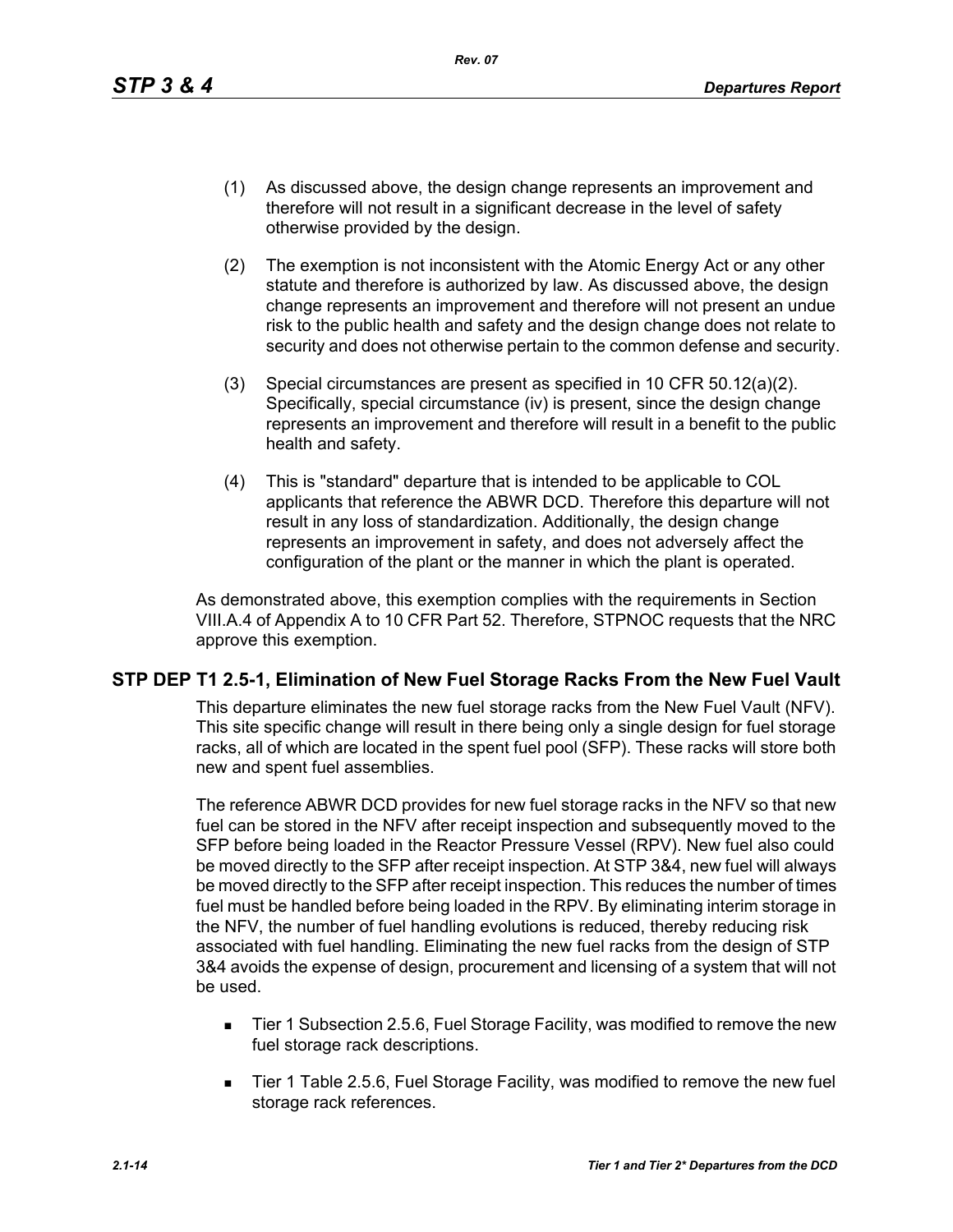*Tier 1 and Tier 2\* Departures from the DCD 2.1-15*

- Tier 2 Subsection 1.2.2.6.5 was modified to remove the new fuel storage rack references
- Tier 2 Subsection 1.2.2.6.6 was modified to remove the new fuel storage rack references.
- Tier 2 Subsection 3.1.2.6.2.2.1 was modified to remove the new fuel storage rack references.
- Tier 2 Subsection 3.1.2.6.3.2 was modified to remove the new fuel storage rack references.
- Tier 2 Section 9.1 was modified to remove the new fuel storage rack references.
- Tier 2 Subsection 9.1.1 was modified to remove the new fuel storage rack references. Descriptions for storage of new fuel were referenced to the Spent Fuel Storage descriptions in Section 9.1.2.
- Tier 2 Subsection 9.1.4 was modified to remove the new fuel storage rack references and load paths modified to remove the new fuel storage racks as a destination.
- Tier 2 Subsection 9.1.6.1 (COL License Information Items 9.1) was revised to reference COL License Information Item 9.3 based on elimination of the New Fuel Storage Racks.
- Tier 2 Subsection 9.1.6.2 (COL License Information Item 9.2) was revised to reference COL License Information Item 9.4 based on elimination of the New Fuel Storage Racks.
- Tier 2 Table 9.1-8 was revised to remove reference to the new fuel vault.
- Tier 2 Figure 9.1-14 was modified to remove reference to New Fuel Storage Racks in the New Fuel Vault.
- Tier 2 Section 12.3, was modified to add reference to STP DEP T1 2.5-1.
- Tier 2 Subsection 12.3.4.3 was modified to remove the new fuel storage rack references.
- Tier 2 Chapter 16, Technical Specifications Design Features Section 4.3, Fuel Storage, was modified to remove the new fuel storage rack references and to include a fuel storage rack center to center distance requirement in the spent fuel storage rack specification, 4.3.1.1.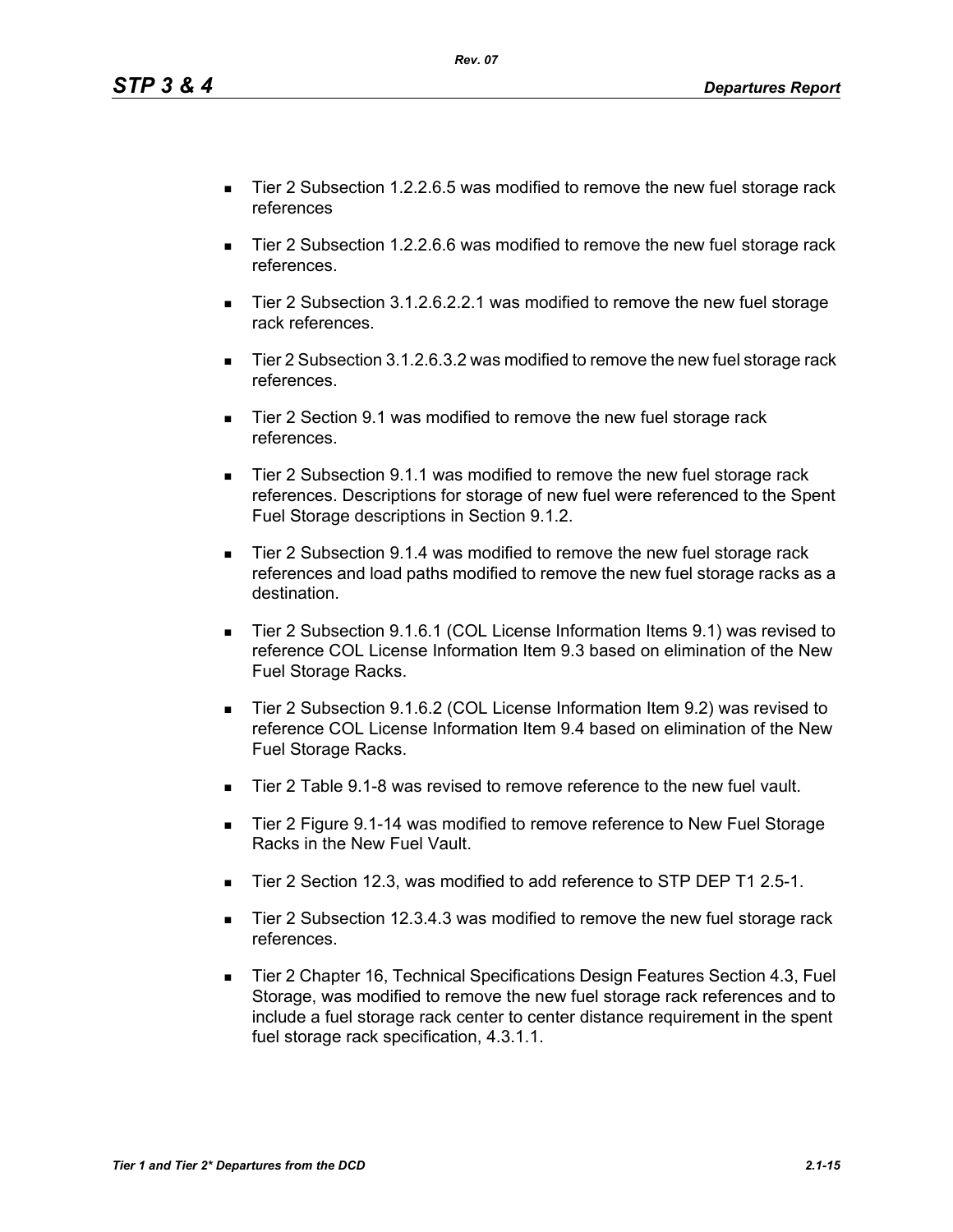## **Evaluation Summary**

This departure was evaluated per Section VIII.A.4 of Appendix A to 10 CFR Part 52, which requires that (1) the design will not result in a significant decrease in the level of safety otherwise provided by the design; (2) the exemption is authorized by law, will not present an undue risk to the public health and safety, and is consistent with the common defense and security; (3) special circumstances are present as specified in 10 CFR 50.12(a) (2); and (4) the special circumstances outweigh any decrease in safety that may result from the reduction in standardization caused by the exemption. As shown below, each of these criteria are satisfied.

- (1) The change will not result in a decrease in the level of safety otherwise provided by the design since new fuel will be stored in the spent fuel pool directly after receipt inspection. As described above, elimination of the option of storing new fuel in the NFV reduces the potential number of fuel handling evolutions and their associated risk, thereby increasing the level of safety.
- (2) The change is not inconsistent with the Atomic Energy Act or any other statute and therefore is authorized by law. As stated above, the change will not present an undue risk to the public health and safety since reducing the potential number of fuel handling evolutions increases the level of safety. This change does not relate to security and does not otherwise pertain to the common defense and security.
- (3) Special circumstances are present as specified in 10 CFR 50.12(a)(2). Specifically, special circumstance (ii) is present since storage of new fuel in the NFV is not necessary to achieve the underlying purpose of the design certification rule (which is to store new fuel safely), and special circumstance (iv) is present since thechange represents an increase in the level of safety as discussed above and; therefore, provides a benefit to the public health and safety.
- (4) The special circumstances outweigh any decrease in safety that may result from the reduction in standardization. Specifically, since the change only eliminates one of the options for storage of new fuel, the reduction in standardization would not result in a significant decrease in safety. As described above, reducing the potential number of fuel handling evolutions represents an improvement in safety and does not adversely affect the configuration of the plant or the manner in which the plant is operated.

As demonstrated above, this exemption complies with the requirements in Section VIII.A.4 of Appendix A to 10 CFR Part 52. Therefore, NINA requests that the NRC approve this exemption.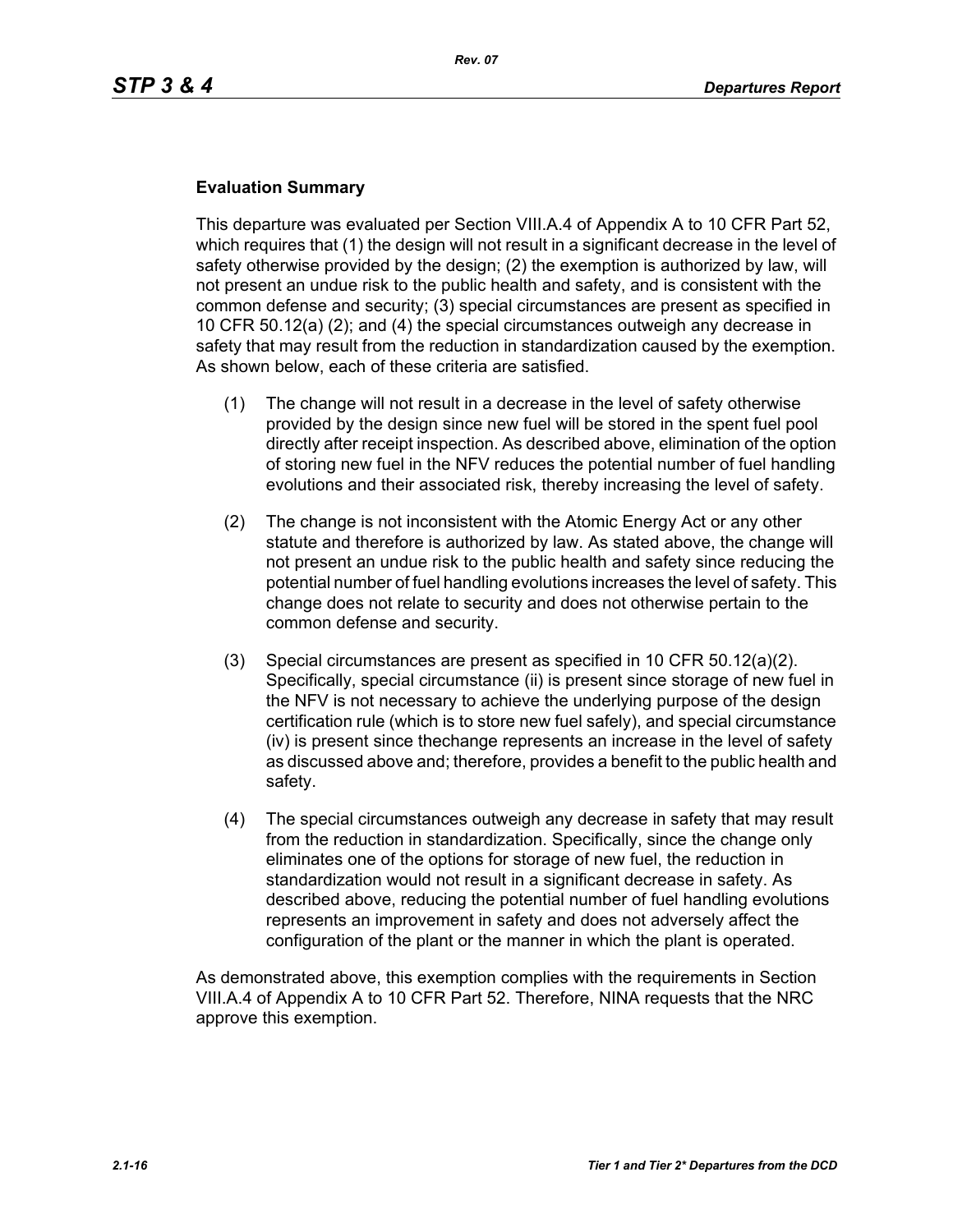# **STD DEP T1 2.10-1, Addition of Condensate Booster Pumps**

## **Description**

DCD Tier 1 Figure 2.10.2a shows the basic system configuration of the Condensate and Feedwater System (CFS) with a single symbol for condensate pumps. This departure adds a second symbol to indicate the addition of condensate booster pumps in series. The CFS system is classified as non-safety-related and does not perform a safety function. The location/arrangement of the condensate pumps and condensate booster pumps, between the condenser hotwell and the low pressure heaters, does not adversely impact the ability of the CFS to perform the function described in the Tier 1 Design Description. As part of this departure, DCD Tier 1 Figure 2.10.9, Turbine Gland Seal System, is revised to correct an obvious typographical error.

## **Evaluation Summary**

This departure was evaluated per Section VIII.A.4 of Appendix A to 10 CFR Part 52, which requires 1) the design change will not result in a significant decrease in the level of safety otherwise provided by the design; 2) the exemption is authorized by law, will not present an undue risk to the public health and safety,and is consistent with the common defense and security; 3) special circumstances are present as specified in 10 CFR 50.12(a)(2); and 4) the special circumstances outweigh any decrease in safety that may result from the reduction in standardization caused by the exemption. As shown below, each of these four criteria are satisfied.

- (1) As discussed above, the change recognizes the use of condensate pumps and condensate booster pumps. The CFS does not perform a safety function and therefore the change will not result in a significant decrease in the level of safety otherwise provided by the design.
- (2) The exemption is not inconsistent with the Atomic Energy Act or any other statute and therefore is authorized by law. As discussed above, the change involves a system with no safety function and therefore will not present an undue risk to the public health and safety and the design change does not relate to security and does not otherwise pertain to the common defense and security.
- (3) Special circumstances are present as specified in 10 CFR 50.12(a)(2). Specifically, special circumstance (ii) is present, since the design change does not affect safety. Accordingly, it is not necessary to preserve the configuration of the CFS as presented in Tier 1 in order to achieve the purpose of the ABWR design certification rule.
- (4) This is a "standard" departure that is intended to be applicable to COL applicants that reference the ABWR DCD, thus the departure will not affect standardization. Additionally, the change does not adversely affect the configuration of the plant or adversely affect the manner in which the plant is operated.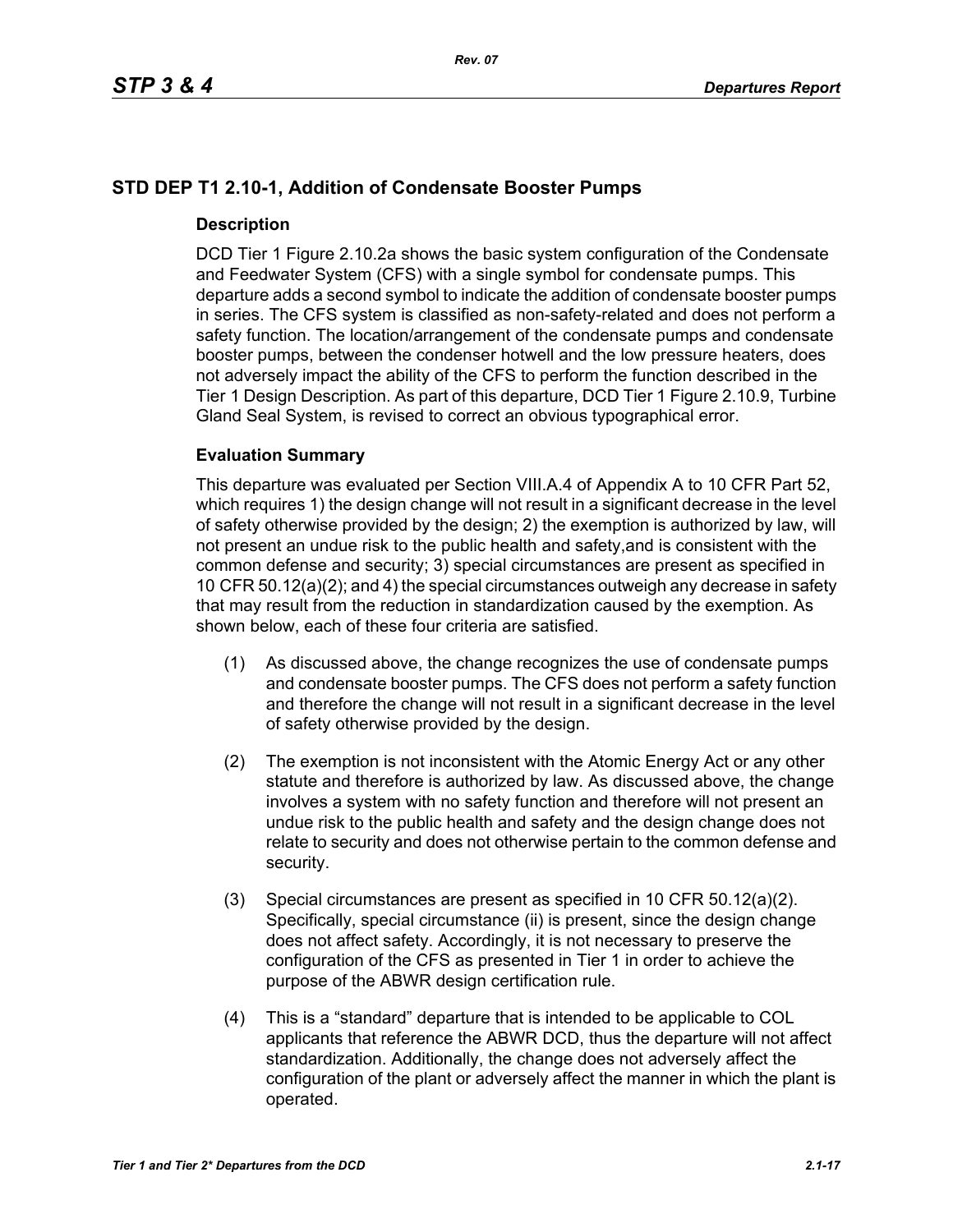As demonstrated above, this exemption complies with the requirements in Section VIII.A.4 of Appendix A to 10 CFR Part 52.

# **STD DEP T1 2.12-1, Electrical Breaker/Fuse Coordination and Low Voltage Testing**

## **Description**

The reference ABWR DCD in Tier 1 states electrical power distribution interrupting devices (circuit breakers and fuses) are coordinated such that the interrupting device closest to the fault opens first. The description of the interruption device coordination has been modified to include the acceptable industry practice with standards and codes (e.g., IEEE 141, IEEE 242, etc.). Including this provides detailed guidance for electrical system design expectations. Since protective device coordination may overlap, and the discrete coordination may not be possible, the expectation has been changed to meet the requirement to the maximum extent possible.

The reference ABWR DCD ITAAC also requires that pre-operational/start-up testing of the as-built Class 1E Electrical Power Distribution System will be conducted by operating connected Class 1E loads at their analyzed minimum voltage. DCD Table 2.12.1 (Electric Power Distribution System ITAAC) currently states that tests of the asbuilt Class 1E Electric Power Distribution System will be conducted by operating connected Class 1E loads at their analyzed minimum voltage. Testing in this manner for each connected Class 1E load is not practical to connect and disconnect each load, one at time to facilitate testing.

For DC loads, ITAAC require testing by operating connected Class 1E loads at both the minimum and maximum battery voltages. Tier 1 DCD Table 2.12.12 (Direct Current Power Supply ITAAC) currently states that tests of the as-built Class 1E DC system will be conducted by operating connected Class 1E loads at less than or equal to the minimum allowable battery voltage and at greater than or equal to the maximum battery charging voltage. It is not practical to perform testing in this manner. This is modified to allow performance type tests at the manufacturer's shop for the operating voltage range of Class 1E AC and DC electrical equipment prior to shipment to the site. In addition, system preoperational tests will be conducted on the as-built Class 1E AC and DC systems and test voltage results will be compare against system voltage analysis.

# **Evaluation Summary**

For electrical loads powered at or below 120 VAC or 125 VDC, the requirement that the device closest to the fault open first is not always met, since many small loads have internal fuses/circuit breakers and there is often a minimum device size available, or the minimum circuit breaker/fuse size recommended by the vendor. In the case of high fault current, the upstream protective device may trip before the protective device connected to the small load, or both may trip at the same time. In such cases, discrete coordination may not be possible.

The extensive in-situ testing in the DCD is not necessary and is duplicated, since the voltage tests are performed by the manufacturers as part of their normal performance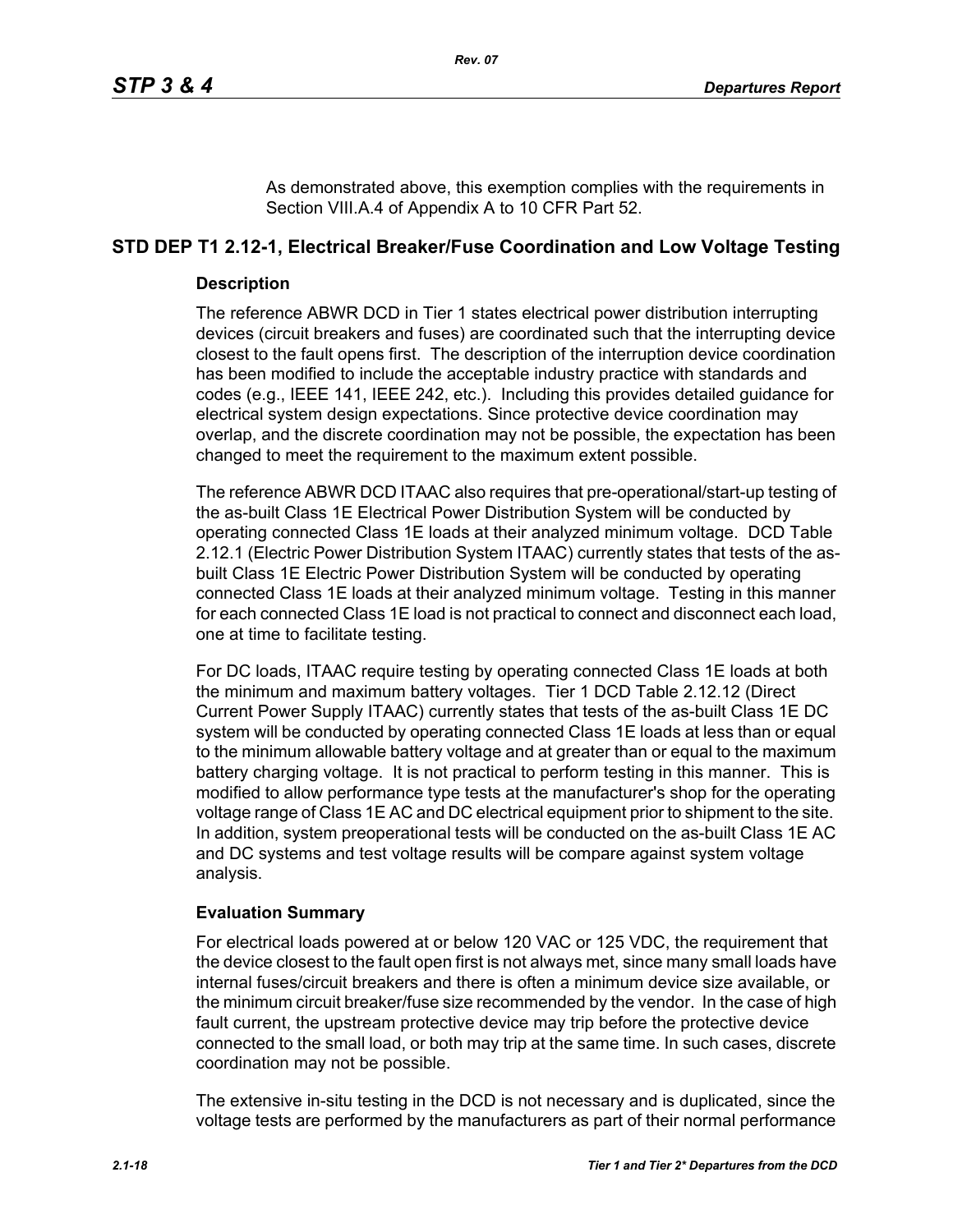and functional tests prior to shipment. In addition, testing is performed at the jobsite on electrical power distribution equipment during construction after its installation.

The events and accidents in Chapter 15 were reviewed. The analyses and conclusions presented in Chapter 15 are not affected as the alternate methods of breaker coordination and low voltage testing are judged equivalent to those in the DCD. No negative impacts on severe accident probability or severity have been identified nor has a new type of severe accident been created. The bases in the generic Technical Specifications in Chapter 16 will be met or exceeded.

This departure was evaluated per Section VIII.A.4 of Appendix A to 10 CFR Part 52, which requires 1) the design change will not result in a significant decrease in the level of safety otherwise provided by the design; 2) the exemption is authorized by law, will not present an undue risk to the public health and safety, and is consistent with the common defense and security; 3) special circumstances are present as specified in 10 CFR 50.12(a)(2); and 4) the special circumstances outweigh any decrease in safety that may result from the reduction in standardization caused by the exemption. As shown below, each of these four criteria are satisfied.

- (1) As discussed above, the change is intended to accomplish the same purpose as the original DCD design and therefore will not result in a significant decrease in the level of safety otherwise provided by the design.
- (2) The exemption is not inconsistent with the Atomic Energy Act or any other statute and therefore is authorized by law. As discussed above, the DCD change accomplishes the same purpose and therefore will not present an undue risk to the public health and safety. and the design change does not relate to security and does not otherwise pertain to the common defense and security.
- (3) Special circumstances are present as specified in 10 CFR 50.12(a)(2). Specifically, special circumstance (ii) is present, since the change accomplishes the same underlying purpose as the original DCD design.
- (4) This change is intended to be applicable to COL applicants that reference the ABWR DCD. Therefore this departure will not result in any loss of standardization.

As demonstrated above, this exemption complies with the requirements in Section VIII.A.4 of Appendix A to 10 CFR Part 52. Therefore, STPNOC requests that the NRC approve this exemption.

## **References**

- (5) IEEE 141-1993, Recommended Practice for Electric Power Distribution for Industrial Plants (IEEE Red Book)
- (6) IEEE 242 -2001, Recommended Practice for Protection and Coordination of Industrial and Commercial Power Systems (IEEE Buff Book)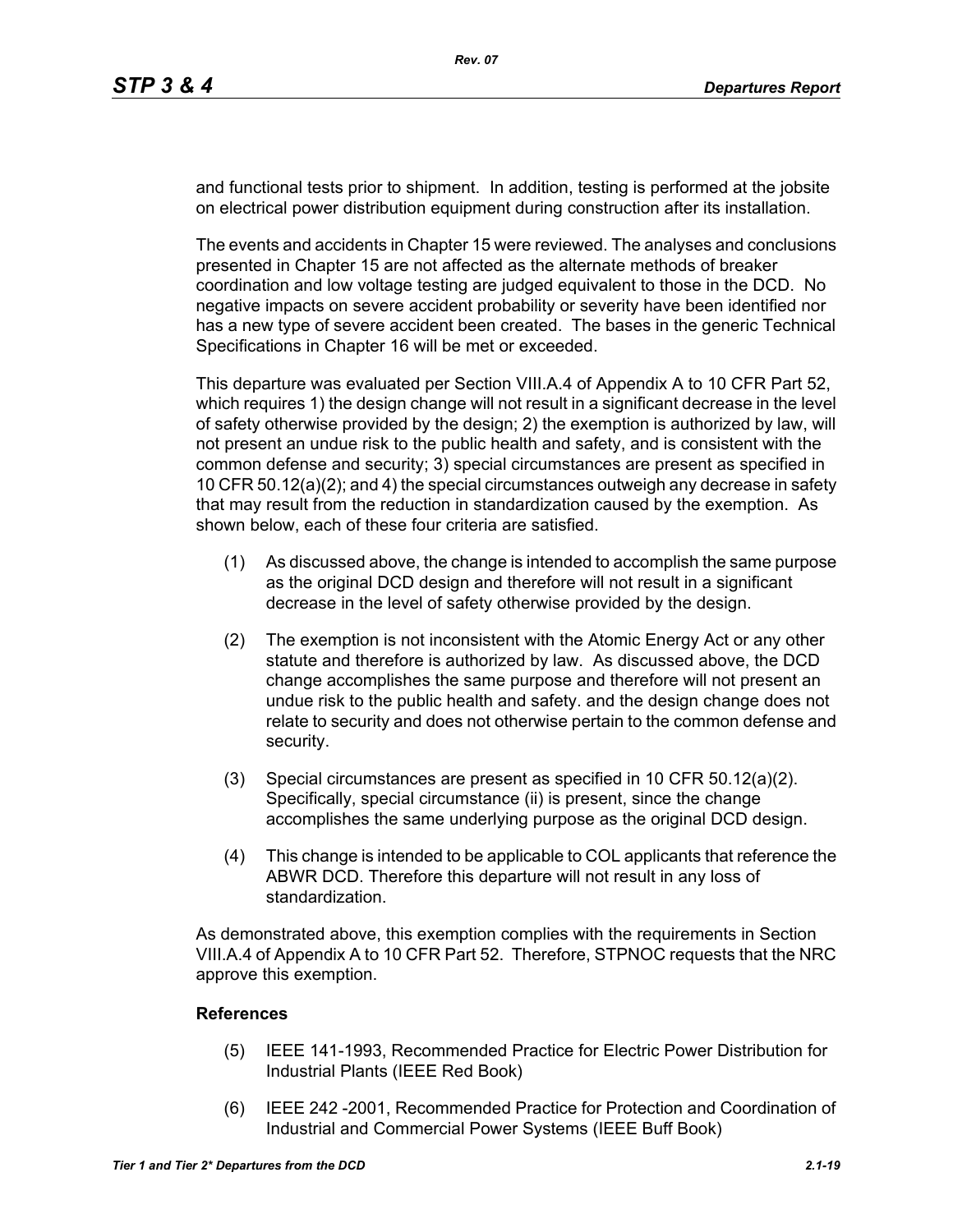# **STD DEP T1 2.12-2, I&C Power Divisions**

## **Description**

A fourth division of safety related power has been added to the Class 1E Instrument and Control Power Supply System.

The Instrument and Control Power Supply System as described in the DCD Tier 1 provided power to three mechanical safety-related divisions (I, II and III) and not to safety-related Distributed Control and Information System (DCIS) Division IV. This departure adds a fourth regulating transformer and associated distribution panels to supply Instrument and Control Power to Division IV.

The DCIS cabinets and chassis, ECCS Digital Control and Information System cabinets and chassis, in each of the four divisions, use redundant power supplies and feeds for increased reliability and availability to allow self-diagnostics and to operate during power failures. The existing design provides three divisions such that the two feeds are uninterruptible vital AC power (uninterruptible does not mean single failure proof) and I&C power (interruptible but diesel-backed). The second I&C power feed is available to the Division IV DCIS cabinets and chassis. Most power problems can be addressed on-line and all such problems will be "non-critical" faults since no functionality will be lost.

## **Evaluation Summary**

This departure was evaluated per Section VIII.A.4 of Appendix A to 10 CFR Part 52, which requires 1) the design change will not result in a significant decrease in the level of safety otherwise provided by the design; 2) the exemption is authorized by law, will not present an undue risk to the public health and safety, and is consistent with the common defense and security; 3) special circumstances are present as specified in 10 CFR 50.12(a)(2); and 4) the special circumstances outweigh any decrease in safety that may result from the reduction in standardization caused by the exemption. As shown below, each of these four criteria are satisfied.

- (1) As discussed above, the design change represents an improvement and therefore will not result in a significant decrease in the level of safety otherwise provided by the design.
- (2) The exemption is not inconsistent with the Atomic Energy Act or any other statute and therefore is authorized by law. As discussed above, the design change represents an improvement and therefore will not present an undue risk to the public health and safety and the design change does not relate to security and does not otherwise pertain to the common defense and security.
- (3) Special circumstances are present as specified in 10 CFR 50.12(a)(2). Specifically, special circumstance (iv) is present, since the design change represents an improvement and therefore will result in a benefit to the public health and safety.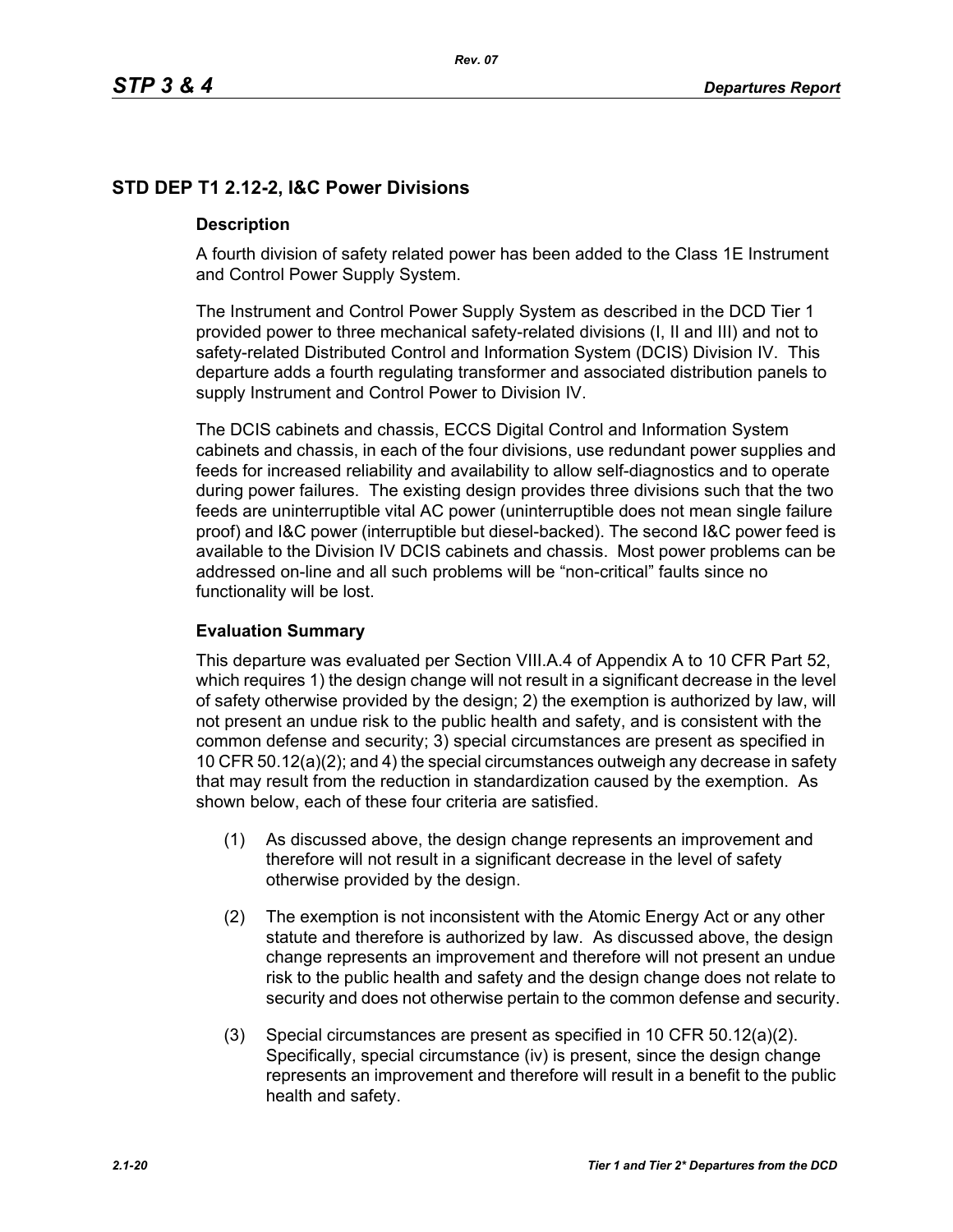(4) This is "standard" departure that is intended to be applicable to COL applicants that reference the ABWR DCD. Therefore this departure will not result in any loss of standardization. Additionally, the design change represents an improvement in safety, and does not adversely affect the configuration of the plant or the manner in which the plant is operated.

As demonstrated above, this exemption complies with the requirements in Section VIII.A.4 of Appendix A to 10 CFR Part 52. Therefore, STPNOC requests that the NRC approve this exemption.

# **STD DEP T1 2.14-1, Hydrogen Recombiner Requirements Elimination**

#### **Description**

10 CFR 50.44, "Combustible gas control for nuclear power reactors," was amended after the issuance of the design certification for the ABWR. The amended 10 CFR 50.44 eliminates the requirements for hydrogen control systems to mitigate a designbasis LOCA hydrogen release. As a result of this change, the use of the containment hydrogen and oxygen monitoring instrumentation in the mitigation of a design-basis LOCA is also eliminated. This change was implemented using the guidance contained within TSTF-447-A, Revision 1, "Elimination of Hydrogen Recombiners and Change to Hydrogen and Oxygen Monitors."

This departure reflects the elimination of the requirement to maintain equipment needed to mitigate a design-basis LOCA hydrogen release. This departure includes the following:

- (1) The ABWR Flammability Control System (FCS), which consists of two redundant hydrogen recombiners, is no longer required in the response to a design basis LOCA and is eliminated. In conjunction with this change, LCO 3.6.3.1, "Primary Containment Hydrogen Recombiners," which established the requirements for the FCS is deleted. LCO 3.3.6.2, "Remote Shutdown System," is modified to delete Function 17, which required remote shutdown system controls for cooling water to the FCS. Supports systems associated with the FCS are modified or deleted, as necessary, to support removal of the FCS.
- (2) The containment hydrogen and oxygen monitoring functions of the Containment Monitoring System are no longer required to function for the mitigation of a design basis LOCA. Consequently, the containment hydrogen and oxygen monitoring functions are no longer classified as Category 1, as defined in Regulatory Guide (RG) 1.97, "Instrumentation for Light-Water-Cooled Nuclear Power Plants to Assess Plant and Environs Conditions During and Following an Accident," Revision 4. The RG 1.97 classification of containment hydrogen and oxygen monitoring functions are changed to Category 3 for hydrogen monitoring, and Category 2 for oxygen monitoring, allowing these instruments to be re-classified as nonsafety-related. In conjunction with this change, LCO 3.3.6.1, "Post Accident Monitoring (PAM) Instrumentation," is modified to delete Functions 11 and 12, requirements for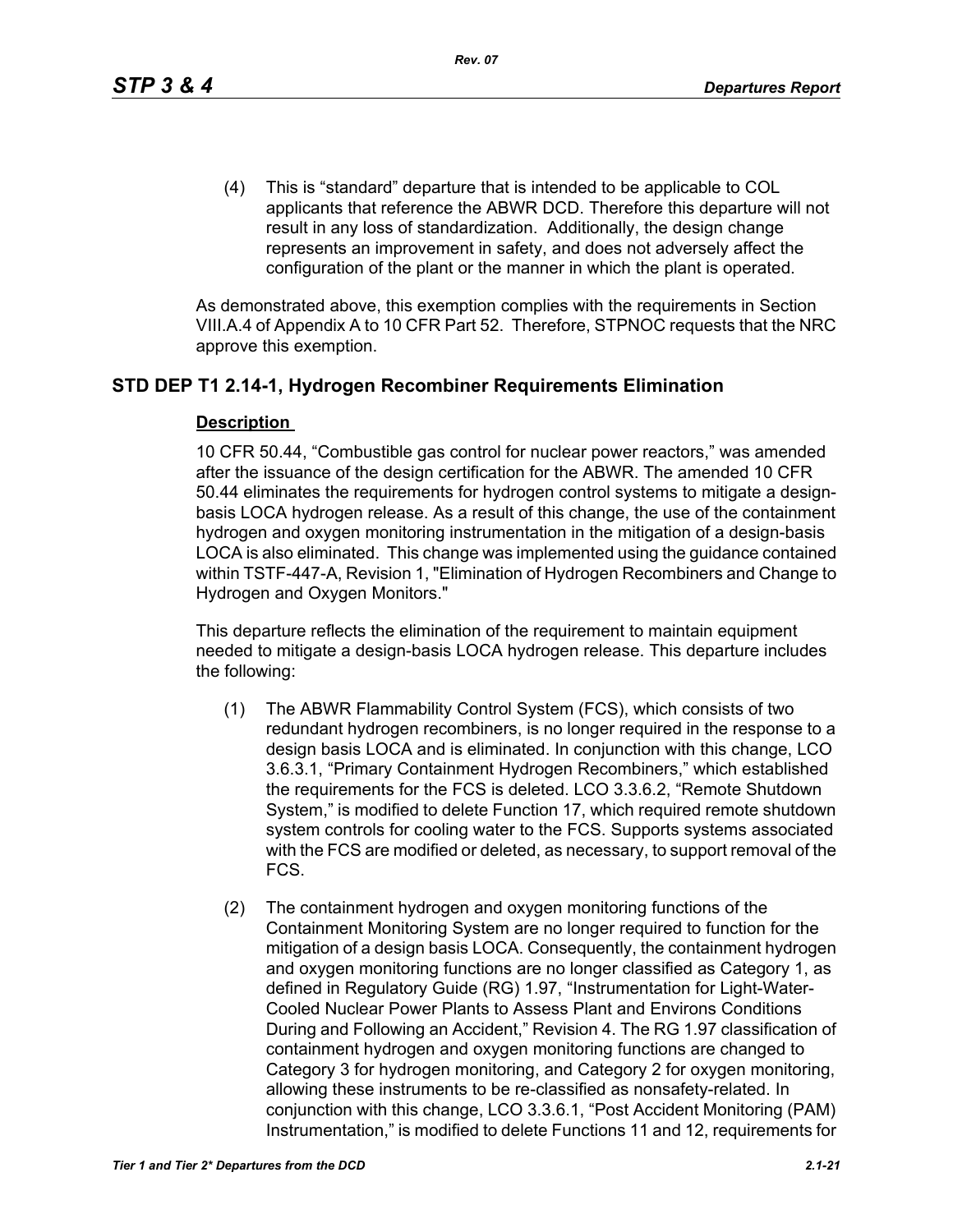the H<sub>2</sub> and O<sub>2</sub> analyzers in the containment drywell and wetwell. This change to LCO 3.3.6.1 is acceptable because only Category 1 PAM instruments meet 10 CFR 50.36 criteria for inclusion in technical specifications.

With the adoption of these changes, the design and other requirements for control of combustible gases satisfy the regulations in 10 CFR 50.44(c) as amended. The design and requirements for control of combustible gases are consistent with the guidance provided in Regulatory Guide 1.7, Control of Combustible Gas Concentrations in Containment, Revision 3, dated March 2007, as described below.

(1) 10 CFR 50.44(c)(1), Mixed atmosphere, requires that all containments have a capability for ensuring a mixed atmosphere during design-basis and significant beyond design-basis accidents. Section C.3 of RG 1.7 specifies that this capability may be provided by an active, passive, or combination system. Active systems may consist of a fan, a fan cooler, or containment spray.

The ABWR satisfies this requirement by a combination of active and passive capability. As indicated in the reference ABWR DCD, Section 6.2.5.1(6), the drywell and the suppression chamber will be mixed uniformly after the design basis LOCA due to natural convection and molecular diffusion. Mixing will be further promoted by operation of the containment sprays. The containment spray system consists of two RHR spray loops, each of which includes both wetwell and drywell sprays. LCO 3.6.2.4, Residual Heat Removal (RHR) Containment Spray," ensures that the active components for containment mixing are reliable, redundant, single-failure-proof, able to be tested and inspected, and remain operable with a loss of onsite or offsite power as recommended in Section C.3 of RG 1.7.

(2) 10 CFR 50.44(c)(2), Combustible gas control, requires that all containments have an inerted atmosphere or must limit hydrogen concentrations in containment during and following an accident.

The ABWR satisfies this requirement with the Atmospheric Control System (ACS), which is provided to establish and maintain an inert atmosphere within the primary containment. LCO 3.6.3.2, "Primary Containment Oxygen Concentration," ensures that the primary containment is inerted whenever reactor power is greater than 15% of rated thermal power.

(3) 10 CFR 50.44(c)(3), Equipment Survivability, requires that containments that do not rely upon an inerted atmosphere to control combustible gases must be able to establish and maintain safe shutdown and containment structural integrity with systems and components capable of performing their functions during and after exposure to the environmental conditions created by the burning of hydrogen.

This requirement is not applicable to the ABWR because the ABWR uses an inerted atmosphere to control combustible gases in the primary containment.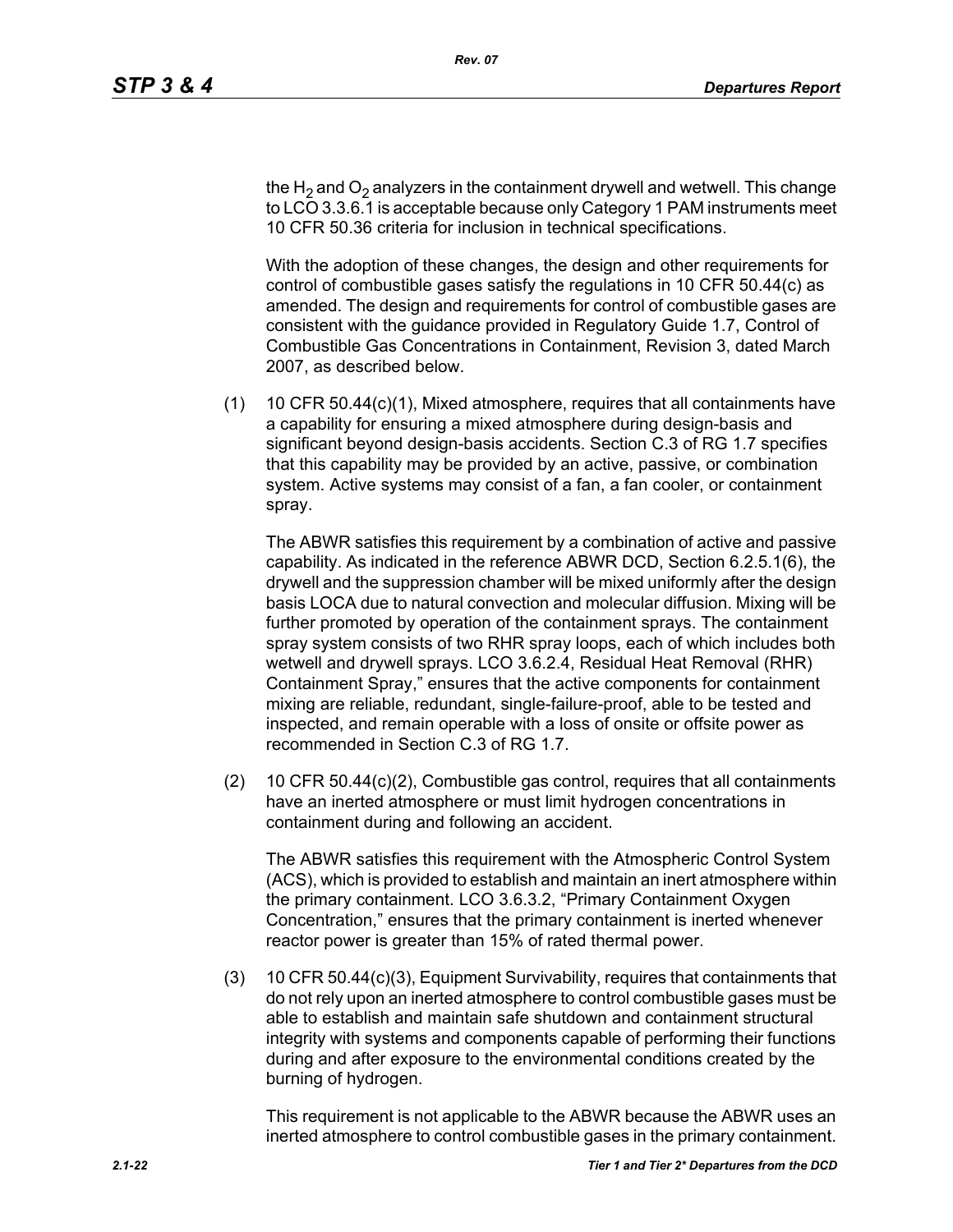(4) 10 CFR 50.44(c)(4), Monitoring, requires that equipment be provided for monitoring oxygen and hydrogen in the containment. This oxygen and hydrogen monitoring equipment must be must be functional, reliable, and capable of continuously measuring the concentration of oxygen and hydrogen in the containment atmosphere following a significant beyond design-basis accident for combustible gas control and accident management, including emergency planning.

The ABWR satisfies this requirement for monitoring oxygen and hydrogen in the primary containment as described in item (k) of the reference ABWR DCD, Section 7.5.2.1, "Post Accident Monitoring System," and Table 7.5-2, "ABWR PAM Variable List," as modified by this departure. Specifically, the containment hydrogen and oxygen monitoring functions are no longer required to function for the mitigation of a design basis LOCA and are no longer classified as Category 1, as defined in RG 1.97. The oxygen and hydrogen monitors for the containment drywell and wetwell satisfy design requirements consistent with their RG 1.97 classification as Type C, Category 2 (oxygen) and Category 3 (hydrogen) instruments.

(5) 10 CFR 50.44(c)(5), Structural analysis, requires that an applicant perform an analysis that demonstrates containment structural integrity. This demonstration must use an analytical technique that is accepted by the NRC. Section C.5 of RG 1.7 specifies that that an acceptable method for demonstrating that these requirements are met for steel containments is conformance with ASME Boiler and Pressure Vessel Code (edition and addenda as incorporated by reference in 10 CFR 50.55a(b)(1)), Section III, Division 1, Subsubarticle NE-3220, Service Level C Limits, considering pressure and dead load alone (evaluation of instability is not required). Section C.5 of RG 1.7 further specifies that, as a minimum, the specific code requirements set forth should be met for a combination of dead load and an internal pressure of 45 psig.

The ABWR satisfies this requirement as indicated in ABWR DCD, Section 3.8.2.5, "Structural Acceptance Criteria," Section 19A.2.45, Containment Integrity [Item (3)(v)], and Section 19E.2.3.2, "100% Metal-Water Reaction." These sections provide a detailed description of how the ABWR containment satisfies the requirements of 10 CFR 50.44(c)(5) using methods determined acceptable in Section C.5 of RG 1.7.

#### **Evaluation Summary**

This evaluation covered Tier 1 and Tier 2 departures .

This departure was evaluated per Section VIII.A.4 of Appendix A to 10 CFR Part 52, which requires that: 1) the design change will not result in a significant decrease in the level of safety otherwise provided by the design; 2) the exemption is authorized by law, will not present an undue risk to the public health and safety, and is consistent with the common defense and security; 3) special circumstances are present as specified in 10 CFR 50.12(a)(2); and, 4) the special circumstances outweigh any decrease in safety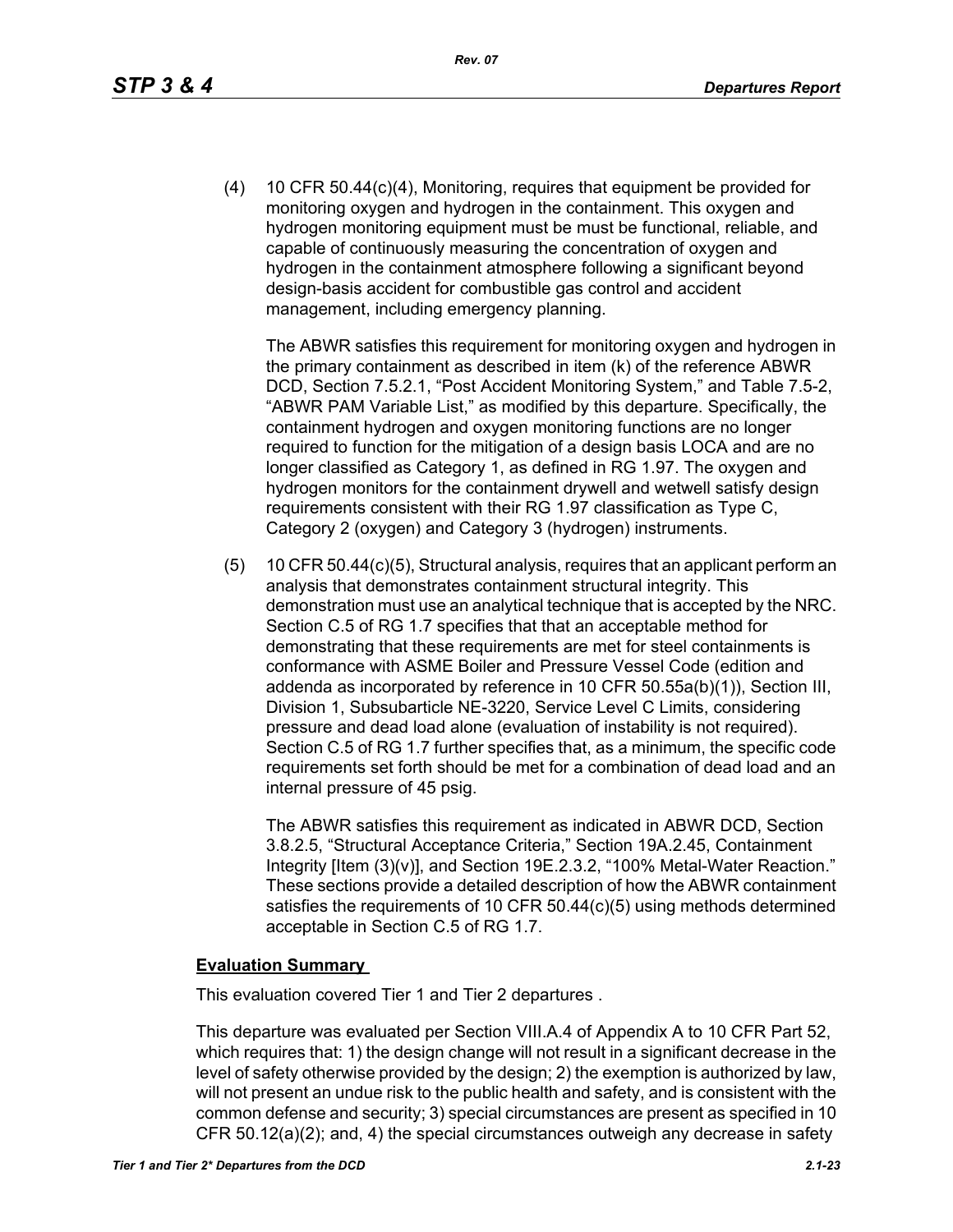that may result from the reduction in standardization caused by the exemption. As shown below, each of these four criteria are satisfied.

- (1) This design change incorporates changes to regulations that occurred after the issuance of the design certification for the ABWR. After incorporation of these design changes, the ABWR design features and requirements for control of combustible gases will satisfy the regulations in 10 CFR 50.44(c) (Ref. 1), consistent with the guidance provided in Regulatory Guide 1.7 (Ref. 2). Therefore, this change will not result in a significant decrease in the level of safety otherwise provided by the design.
- (2) The exemption is not inconsistent with the Atomic Energy Act or any other statute and therefore is authorized by law. As discussed above, the design change does not present an undue risk to the public health and safety. The design change does not relate to security and does not otherwise pertain to the common defense and security.
- (3) Special circumstances are present as specified in 10 CFR 50.12(a)(2). Specifically, special circumstance (ii), and special circumstance (vi) are invoked as evidenced by the revision to 10 CFR 50.44 as the underlying purpose is still served and the revision of regulations is a material change of circumstances.
- (4) This is "standard" departure that is intended to be applicable to COL applicants that reference the ABWR DCD. Therefore this departure will not result in any loss of standardization.

As demonstrated above, this exemption complies with the requirements in Section VIII.A.4 of Appendix A to 10 CFR Part 52. Therefore, STPNOC requests that the NRC approve this exemption

# **STD DEP T1 2.15-1, Re-classification of Radwaste Building Substructure from Seismic Category I to Non-Seismic**

#### **Description**

The reference ABWR DCD Section 2.15.13 states that the exterior walls of the RW/B below grade and the basemat are classified as Seismic Category I. This departure revises the seismic category of the RW/B substructure (including the Radwaste Tunnels) from Seismic Category I to non-seismic. The RW/B (including the tunnels) does not house any safety related systems or components. Regulatory Guide 1.29, Seismic Design Classification, provides a list of SSCs which have to be classified as Seismic Category I. Item p on Page 4 of the Reg. Guide says "systems, other than radioactive waste management systems, not covered by ---", shall be Seismic Category I. The phrase 'other than radioactive waste management systems' excludes these systems from the list of Seismic Category I SSCs. For the radioactive waste management system, the Reg. Guide 1.29 refers to the Reg. Guide 1.143 in Note 5. The detailed guidance for the design of the radwaste processing systems, structures,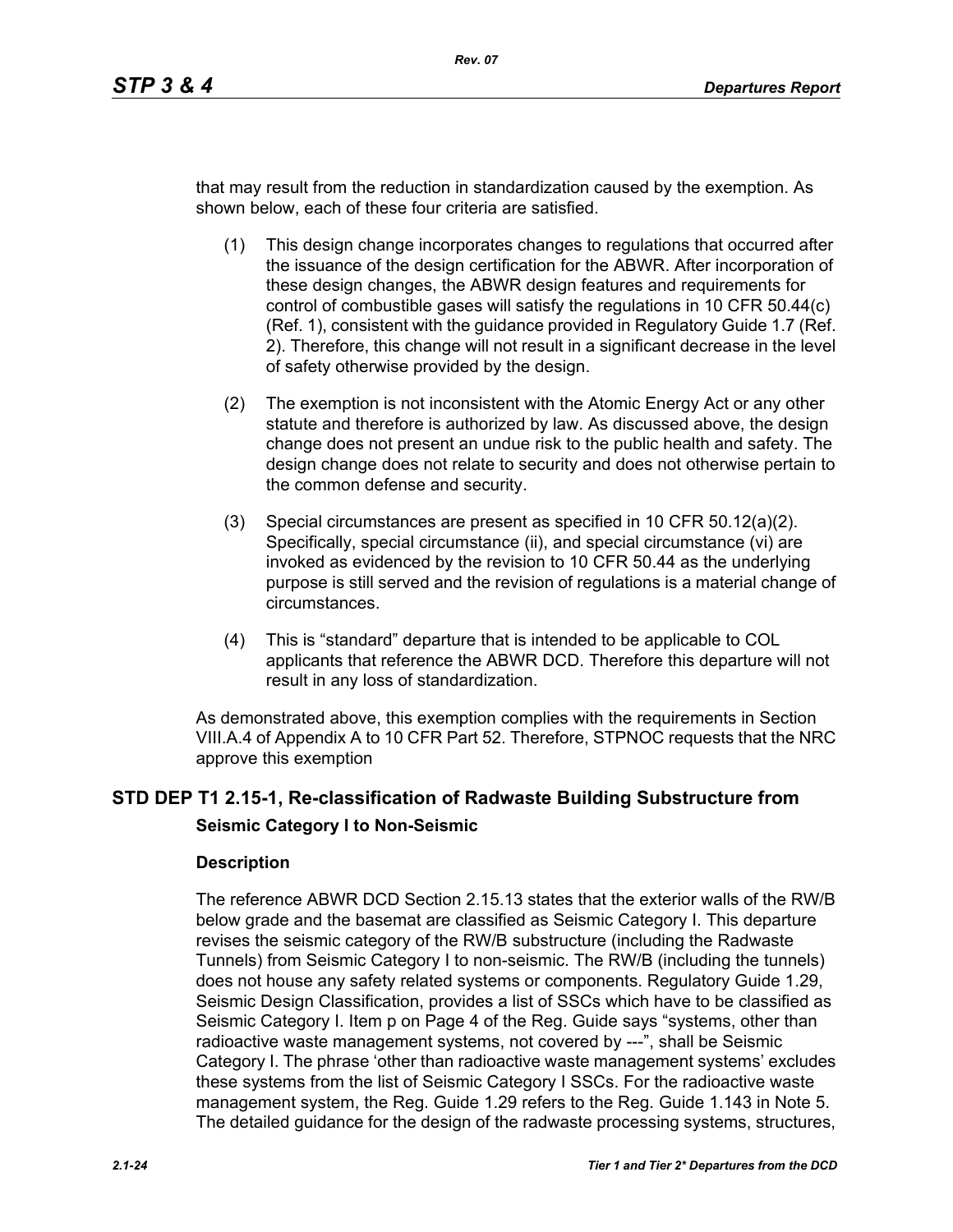and components is provided in Regulatory Guide 1.143. This departure commits to follow the guidance of Regulatory Guide 1.143.

Also, NUREG-1503, Section 3.8.4 states that Radwaste Building is not Seismic Category I. The NRC included this design in their review because GE elected to design the RW/B substructure as Seismic Category I.

Based on this departure, the COLA is revised to delete the description and results of RW/B (including the Radwaste Tunnels) analysis and design from those sections of the COLA which included such description because the RW/B substructure was classified as Seismic Category I structure. Examples of these deleted sections include Sections 2.5S.4, 3.7, 3.8, and Appendix 3H.3. Also, revisions have been made throughout the COLA to appropriately change the seismic classification of the RW/B (Part 7, Table 5.0-1).

#### **Evaluation Summary**

This departure was evaluated per Section VIII.A.4 of Appendix A to 10 CFR Part 52, which requires that 1) the design change will not result in a significant decrease in the level of safety otherwise provided by the design; 2) the exemption is authorized by law, will not present an undue risk to the public health and safety, and is consistent with the common defense and security; 3) special circumstances are present as specified in 10 CFR 50.12(a)(2); and 4) the special circumstances outweigh any decrease in safety that may result from the reduction in standardization caused by the exemption. As shown below, each of these four criteria are satisfied.

- (1) As discussed above, the design change conforms to current regulations and therefore will not result in a significant decrease in the level of safety otherwise provided by the design.
- (2) The exemption is not inconsistent with the Atomic Energy Act or any other statute and therefore is authorized by law. As discussed above, the design change does not present an undue risk to the public health and safety. The design change does not relate to security and does not otherwise pertain to the common defense and security.
- (3) Special circumstances are present as specified in 10 CFR 50.12(a)(2). Specifically, special circumstance (ii), and special circumstance (vi) are invoked because the classification of the Radwaste Building in the reference DCD is unduly conservative and is not necessary to satisfy applicable NRC regulations or guidance.
- (4) This is "standard" departure that is intended to be applicable to COL applicants that reference the ABWR DCD. Therefore this departure will not result in any loss of standardization.

As demonstrated above, this exemption complies with the requirements in Section VIII.A.4 of Appendix A to 10 CFR Part 52. Therefore, STPNOC requests that the NRC approve this exemption.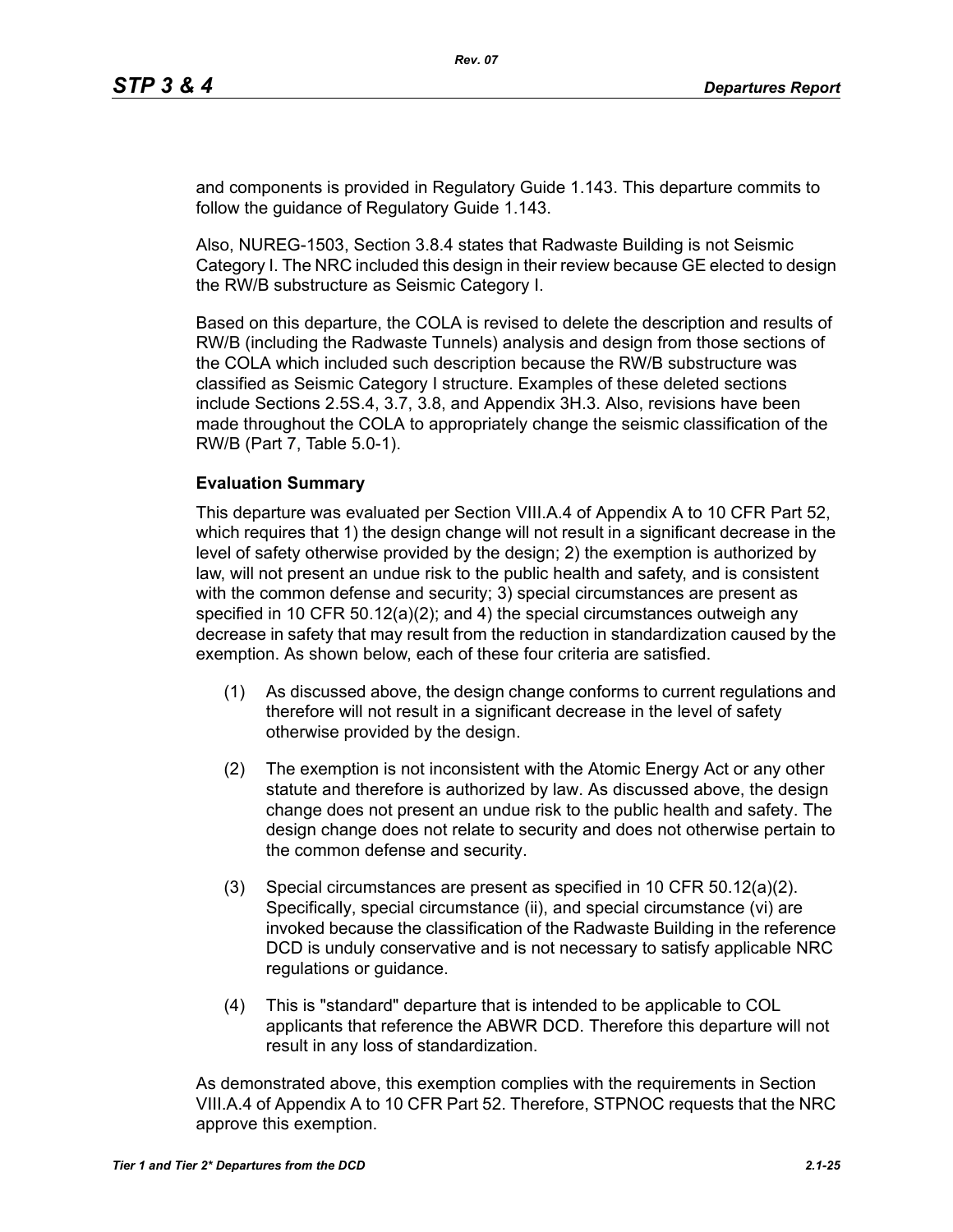# **STD DEP T1 2.15-2 RBSRDG HVAC**

#### **Description**

ABWR DCD Tier 1 Subsection 2.15.5, "Heating, Ventilating and Air Conditioning Systems" describes the operation and setting of the R/B Safety-Related DG HVAC System to control temperature in the diesel generator (DG) engine rooms during DG operation, and states the maximum temperature limit in the room is 50°C. However, based on applying the Ambient Design Temperature for the DG engine rooms (Tier 1 Section 5 specifies a maximum of 46.1°C) and the DG HVAC Flow Rates (Tier 2 Table 9.4.5.8.2 specifies 160,000 m3/h) as defined in other ABWR DCD sections cited, the DG engine room temperature can exceed this 50°C limit. This departure revises the DCD Tier 1 Subsection 2.15.5 DG engine room maximum temperature limit during DG operation from 50°C to 60°C.

ABWR DCD Tier 2 Subsections 9.4.5.4.1.2 and 9.4.5.5.5 describe the R/B Safety-Related Electrical Equipment HVAC System and Diesel Generator HVAC System design bases, respectively, including the maximum design temperature limit of the DG Engine rooms. This change also revises Subsections 9.4.5.4.1.2 and 9.4.5.5.5 to state that the indoor temperature in the diesel generator (DG) engine rooms during DG operation is maintained below 60°C. FSAR Tables 3I-4 and 3I-14 are revised to state that the diesel generator (DG) engine rooms maximum temperature is 60°C.

## **Evaluation Summary**

The proposed change was evaluated per Section VIII.A.4 of Appendix A to 10 CFR Part 52, which requires that 1) the design change will not result in a significant decrease in the level of safety otherwise provided by the design; 2) the exemption is authorized by law, will not present an undue risk to the public health and safety, and is consistent with the common defense and security; 3) special circumstances are present as specified in 10 CFR 50.12(a)(2); and 4) the special circumstances outweigh any decrease in safety that may result from the reduction in standardization caused by the exemption. As shown below, each of these four criteria are satisfied.

- (1) As discussed above, this proposed change consists of increasing the maximum temperature limit in the DG engine rooms during DG operation. It does not change the function or intent of the R/B Safety-Related DG HVAC System or any safety related equipment in the DG engine rooms and therefore does not result in a significant decrease in the level of safety otherwise provided by the design.
- (2) This proposed change is consistent with the Atomic Energy Act and other statutes and therefore is authorized by law. As discussed above, this proposed change does not present an undue risk to the public health and safety. This proposed change does not relate to security and does not otherwise pertain to the common defense and security.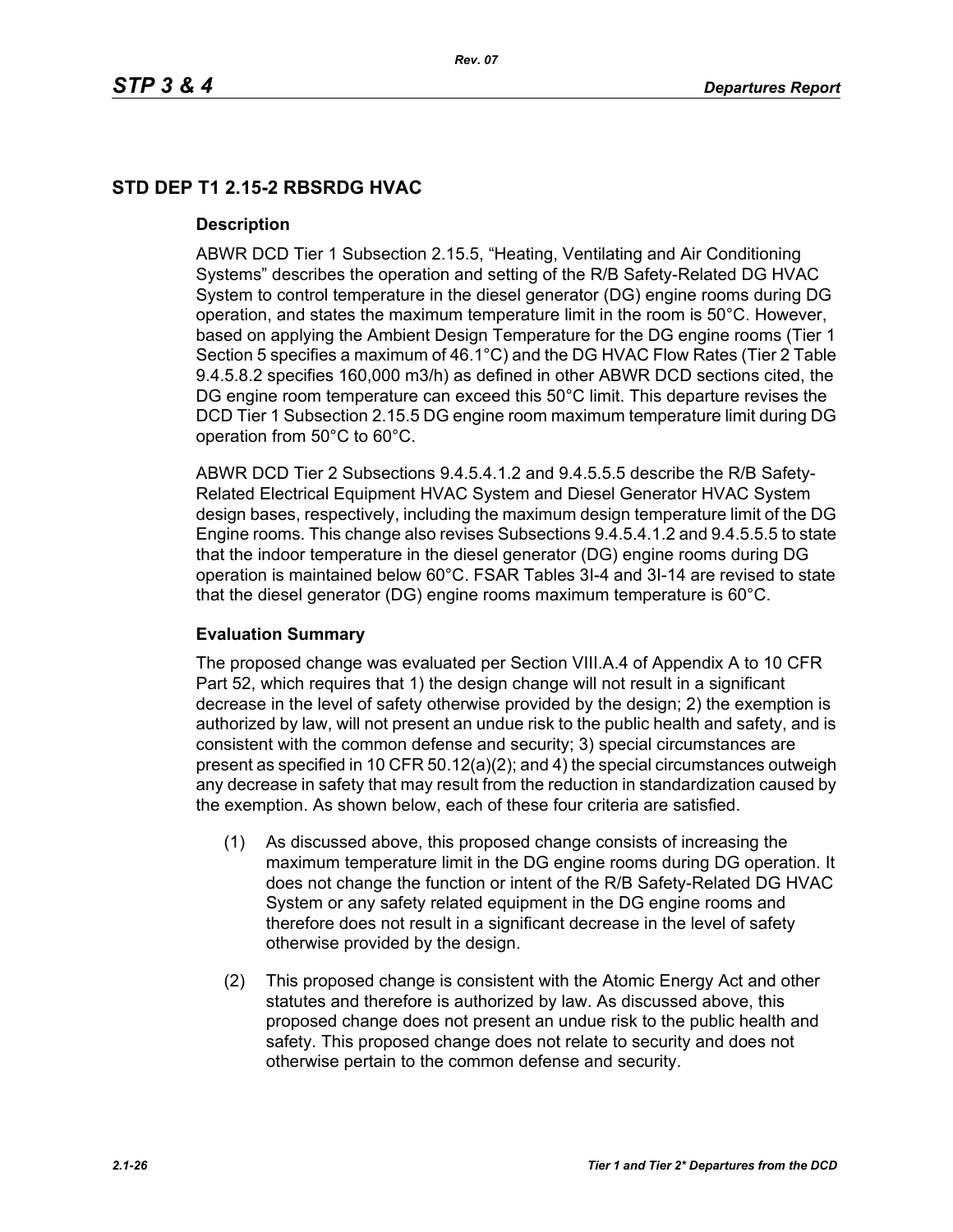(3) Special circumstances are present as specified in items (ii) and (iv) of 10 CFR 50.12 (a) (2). Specifically, special circumstance (ii) states, "Application of the regulation in the particular circumstances would not serve the underlying purpose of the rule or is not necessary to achieve the underlying purpose of the rule." In this case, the rule is that when the DG is operating, the R/B Safety-Related DG HVAC System and the R/B Safety-Related Electrical Equipment HVAC System maintain the temperature below a specified limit. The DCD Tier 1 Subsection 2.15.5 specifies that the maximum temperature be 50 °C. Because of the Ambient Design Temperature for the DG engine rooms (46.1°C) and the DG HVAC Flow Rates (160,000 m3/h) defined elsewhere in the DCD, the temperature in the DG room can exceed 50°C during DG operation. Therefore, the maximum temperature limit in the DG engine rooms during DG operation requires revision in order to be consistent with circumstances in the DG engine rooms. Application of the regulation as stated in the Tier 1 Subsection 2.15.5 would therefore not serve the underlying purpose of the rule.

Special circumstance (iv) is also applicable, since this departure changes the design temperature of the DG room to reflect a higher temperature environment. As such, the safety related equipment in this room will be qualified for the higher temperature and therefore will result in a benefit to public health and safety.

(4) This is a "standard" departure that is intended to be applicable to all COL applicants that reference the ABWR DCD. This departure does not adversely affect safety, the configuration of the plant, or the manner in which the plant is operated.

As demonstrated above, this exemption complies with the requirements in Section VIII.A.4 of Appendix A to 10 CFR Part 52. Therefore, STPNOC requests that the NRC approve this exemption.

# **STD DEP T1 3.4-1, Safety-Related I&C Architecture**

## **Description**

This departure can be characterized into five primary changes.

(1) Elimination of obsolete data communication technology

The departure eliminates references to the Essential Multiplexer System (EMS) and the Non-Essential Multiplexer System (NEMS) originally envisioned in the ABWR architecture and replaces them with separate and independent system level data communication capabilities. The original concept was based on a common EMS, which could be used by multiple safety-related, digitally-based protection systems. This departure defines separate dedicated data communication functions for each safety-related digital platform, including separate and independent data communication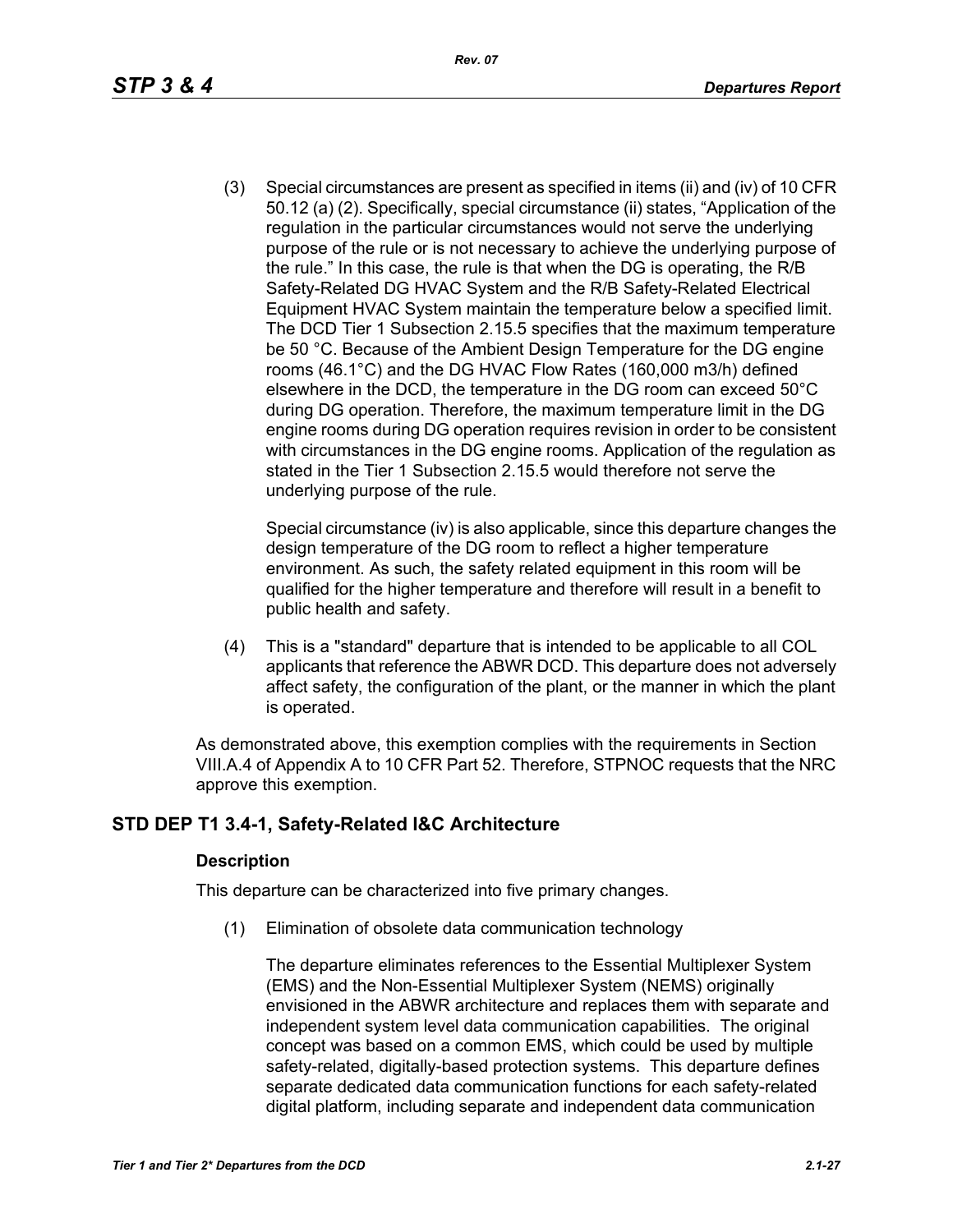functions for each division within a system. Appendix 7A has been updated to reflect the separate communication capabilities.

This departure meets all the applicable regulatory requirements including Regulatory Guides, industry standards and NRC Branch Technical Positions, as shown in Part 2, Tier 2, Table 1.9S-1 and Table 1.9S-1a. Separation of a centralized communication system into separate system communication functions provides the following benefits:

- Allows the use of different (diverse) platforms for the Reactor Trip and Isolation System (RTIS) and the Engineered Safety Features Logic and Control System (ELCS). This feature allows the overall Safety System Logic and Control (SSLC) to be more resistant to common mode failure.
- **Provides for a more robust communication design since a credible single** failure will cause less degradation to independent communication functions than the single failure would cause in the centralized, common essential multiplexing system defined in the DCD.
- The new design is not subject to a single common cause failure disabling both the RTIS and ELCS. In the DCD design, common cause failure within the EMS would disable both RTIS and ELCS.
- Provides the flexibility to utilize communication technologies that have benefits in the areas of simplicity of function and improved independence, such as the use of "point to point" unidirectional data links.

The reference ABWR DCD identified use of the data communication standard ANSI-X3 series, Fiber Distributed Data Interface (FDDI), as the communication protocol for the EMS. FDDI is an obsolete technology and no longer appropriate for use.

The RTIS uses direct hardwired inputs to the system instead of the concept of using remote multiplexers as described in the certified ABWR DCD. This significantly reduces the complexity of data communication requirements for this system, while continuing to meet ABWR DCD functional requirements.

The ELCS continues to use remote acquisition of signal information and remote output of command information to controlled components. The ELCS will utilize serial, unidirectional, fiber optically-isolated data links instead of the FDDI protocol. The ELCS vendor's platform, including the use of unidirectional, serial data links, has been generically reviewed and approved by the NRC, as described in Topical Report WCAP-16097-P-A, Revision 0, "Common Qualified Platform Topical Report," and has operating experience in U.S. nuclear power plant safety system applications. This demonstrates that this method of communication meets the regulatory and industry standard requirements applicable to safety data communication.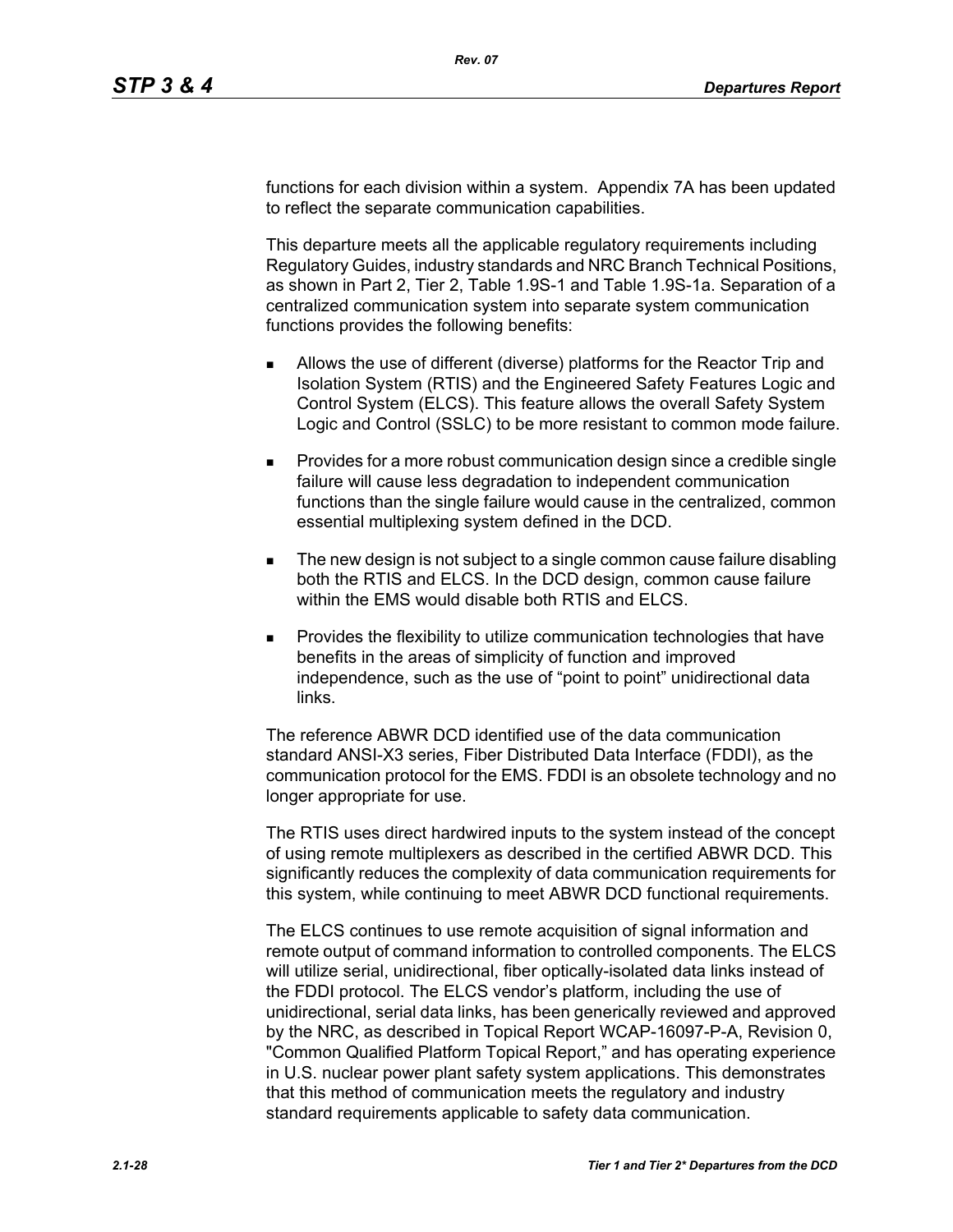The elimination of the multiplexer concept required all references to the Essential Multiplexing System (EMS) and Non-Essential Multiplexing System (NEMS) and their primary components to be replaced with a generic data communication reference. The terms EMS and NEMS were eliminated along with Remote Multiplexer Unit (RMU) and Control Room Multiplexer Unit (CMU).

The communication functions are primarily described in FSAR Sections T1 2.2, T1 2.7, T1 3.4, T2 7.2, T2 7.3 and T2 7.9S.

(2) Elimination of unnecessary inadvertent actuation prevention logic and equipment

The reference ABWR DCD described the design of the Engineered Safety Features (ESF) actuation outputs as being fully redundant within each division of the ESF digital controls systems. This design was to minimize the potential for false actuation of ESF components. In the design, each output was processed through two redundant sets of hardware and a final two-outof-two (2/2) logic decision was to be performed on a component level. Both sets of outputs had to demand actuation before a component would actually respond. As part of the detailed design of the ABWR ESF digital controls, it was determined that only selected ESF components required the redundant actuation prevention logic.

The redundant actuation logic is only implemented for systems where false actuation of a single component can initiate false protective actions during normal plant operation. For components such as the ELCS Automatic Depressurization System (ADS), a single valve opening will depressurize the reactor. For such components, a two-out-of-two vote is required to actuate each valve, with two different programmable logic controllers and their separate input and output modules within a single division.

As a result, the redundant actuation logic is only implemented for components that may impact plant safety or operation if actuated during normal plant operation such as the ECCS functions of the ELCS as described in FSAR Section T1 3.4.

These changes are primarily described in FSAR Sections T1 3.4, T2 7.1, T2 7.3 and T2 16. Technical Specification Bases Figures B3.3.1.4-1 thru 5 also show the elimination of the unnecessary inadvertent actuation logic. The logic channel bypasses are retained as part of the design but have been removed from these figures because they are only intended to show the boundaries of the Technical Specification required surveillances and the bypasses are outside of those boundaries.

(3) Clarifications of digital controls nomenclature and systems

The reference ABWR DCD defined many functional design requirements in terms typically reserved for hardware. Examples include the terms "module,"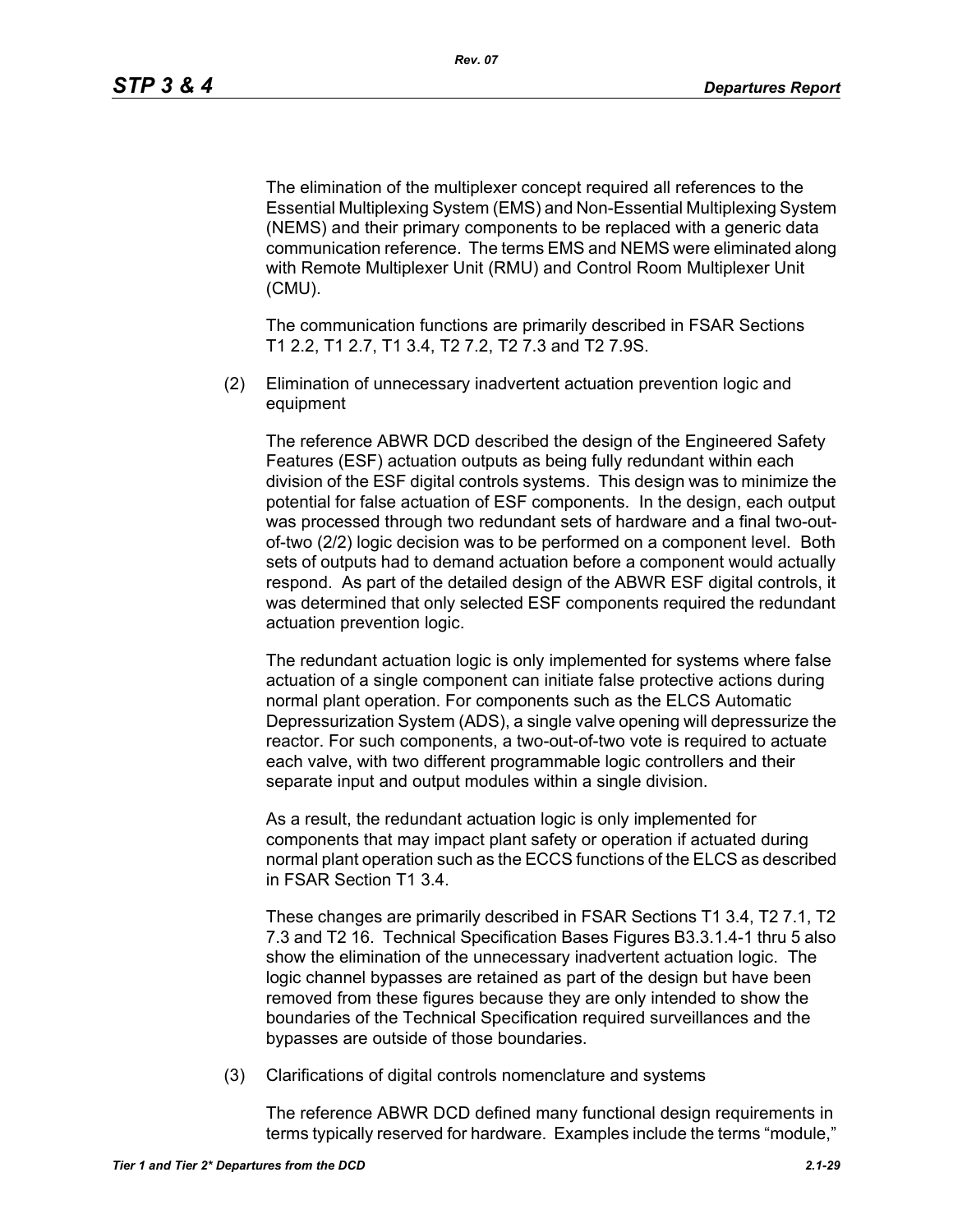"unit," and "system." The terminology was corrected to refer to the requirement as a "function" to eliminate the confusion associated with purely functional requirements and not physical requirements defined in the DCD. Examples include:

- Digital Trip Module (DTM) to Digital Trip Function (DTF)
- Trip Logic Unit (TLU) to Trip Logic Function (TLF)
- Safety System Logic Unit (SLU) to Safety System Logic Function (SLF)
- Process Computer System (PCS) to Plant Computer Function (PCF)
- **Essential Multiplexer System (EMS) to Essential Communication** Function (ECF)
- Bypass Unit (BPU) to Bypass Interlock Function

In addition, to better define the functional design and implementation of the digital controls platforms, specific I&C system names were assigned to the ESF digital controls systems and the Reactor Protection System (RPS). The digital controls responsible for the ESF systems are designated as the ESF Logic & Control System (ELCS). The RPS functions are implemented in two separate I&C systems: the Reactor Trip & Isolation System (RTIS) and the Neutron Monitoring System (NMS). The term Safety System Logic & Control (SSLC) was clarified as a general term used to cover all of the logic and controls associated with safety-related control systems.

The nomenclature changes required updating several sections of the original DCD to be updated for the STP 3&4 COLA to make all sections consistent.

(4) Final selection of platforms changed the implementation architecture

This departure revises the implementation architecture to use configurable logic devices for NMS and RTIS in lieu of microprocessors. This platform change was necessary to incorporate available platforms that meet both the regulatory and technical requirements. These design updates are primarily described in Tier 2 Section 7.2.

(5) Testing and surveillance changes for SSLC

This departure revises the testing and surveillance descriptions for SSLC (NMS, RTIS, ELCS) consistent with the characteristics of the design platforms selected. These changes are primarily described in Tier 2 Section 7.1.

Additionally, the Chapter 16 Technical Specifications Section 3.0 is modified to reflect the above changes to the safety-related I & C architecture.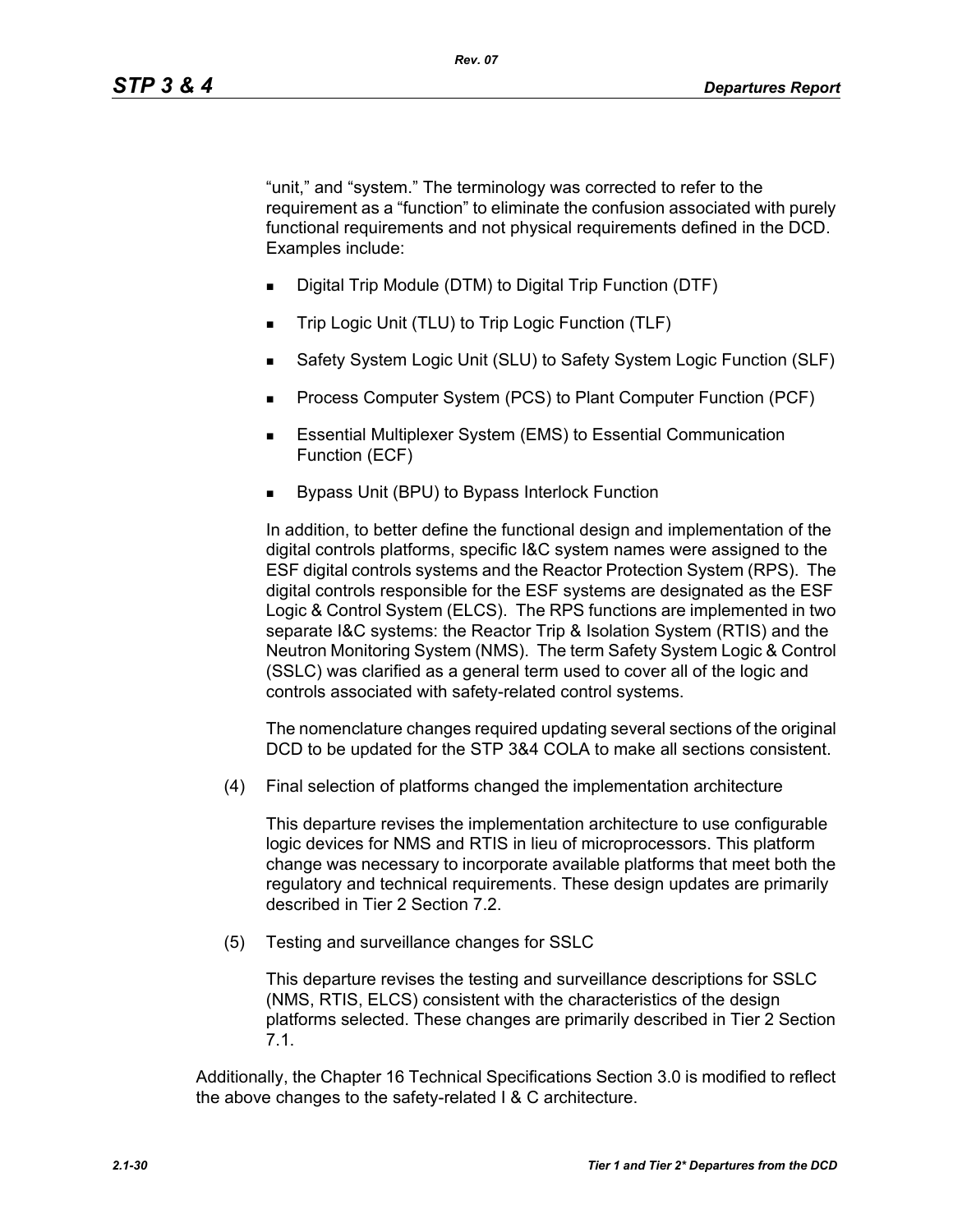The item (3) change from hardware based to functional design requirements (i.e., PCS to PCF) resulted in an unnecessary duplication (two sets) of non-safety Video Display Units (VDUs). Therefore, a set of non-safety VDUs is deleted in FSAR Section 18.4.

# **Evaluation Summary**

This departure was evaluated per Section VIII.A.4 of Appendix A to 10 CFR Part 52, which requires that 1) the design change will not result in a significant decrease in the level of safety otherwise provided by the design; 2) the exemption is authorized by law, will not present an undue risk to the public health and safety, and is consistent with the common defense and security; 3) special circumstances are present as specified in 10 CFR 50.12(a)(2); and 4) the special circumstances outweigh any decrease in safety that may result from the reduction in standardization caused by the exemption. As shown below, each of these four criteria are satisfied.

- (1) As discussed above, the design change represents another method for accomplishing the same purpose and therefore will not result in a significant decrease in the level of safety otherwise provided by the design.
- (2) The exemption is not inconsistent with the Atomic Energy Act or any other statute and therefore is authorized by law. As discussed above, the design change represents an improvement and therefore will not present an undue risk to the public health and safety. The design change does not relate to security and does not otherwise pertain to the common defense and security.
- (3) Special circumstances are present as specified in 10 CFR 50.12(a)(2). Specifically, special circumstance (ii) is present, since the design change represents another method of accomplishing the underlying purpose of the DCD.
- (4) This "standard" departure is intended to be applicable to COL applicants that reference the ABWR DCD. Therefore this departure will not result in any loss of standardization.

As demonstrated above, this exemption complies with the requirements in Section VIII.A.4 of Appendix A to 10 CFR Part 52. Therefore, STPNOC requests that the NRC approve this exemption and associated Technical Specification Section 3.0 changes.

# **STP DEP T1 5.0-1, Site Parameters**

#### **Description**

The site parameters in the reference ABWR DCD were selected to bound most potential US sites. However, the STP 3 & 4 site, when site specific data is analyzed using current methodologies and standards, represents four specific departures from the generic envelope.

The site design basis flood level is increased from that specified in the DCD. The certified design site parameter for site flooding is changed from 30.5 cm below grade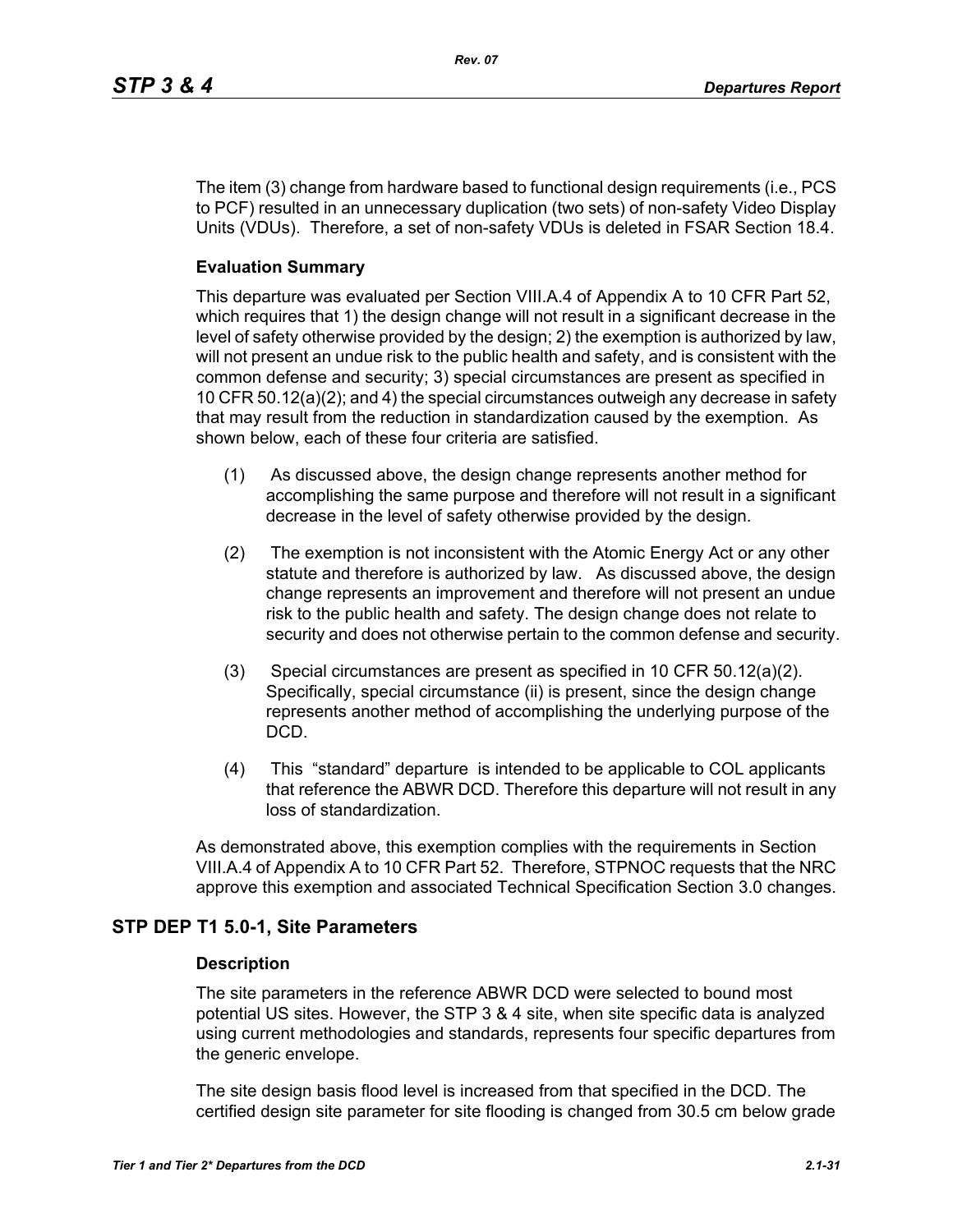to 182.9 cm above grade (grade being 1036.3 cm above mean sea level (MSL)) in order to handle a main cooling reservoir failure as a design basis event at STP.

The main cooling reservoir at the South Texas site is a non-seismic category 1 dam; hence, its failure must be assumed in the worst possible location. This results in the site design basis flood.

STP 3 & 4 safety-related SSCs are designed for or protected from this flooding event by watertight doors to prevent the entry of water into the Reactor Buildings and Control Buildings in case of a flood. Exterior doors located below the maximum flood elevation on the 12300 floor of the Reactor Building and Control Building are revised to be watertight doors. The Ultimate Heat Sink storage basin and the RSW pump houses are water-tight below the flood level.

The maximum design precipitation rate for rainfall at the STP site is calculated to increase from 49.3 cm/hr to 50.3 cm/hr based on site meteorology studies. This value is one factor in determining the structural loading conditions for roof design. ABWR Seismic Category 1 structures have roofs without parapets or parapets with scuppers to supplement roof drains so that large inventories of precipitation cannot accumulate. Therefore, the increase in maximum rainfall rate does not result in a substantial increase in the roof design loading, and therefore does not affect the design of these structures.

The humidity at the STP 3 & 4 site, as represented by wet bulb temperature, is increased from that specified in the DCD.

| Wet Bulb 1% Exceedance Values                    | <b>DCD</b>       | STP 3 & 4        |
|--------------------------------------------------|------------------|------------------|
| Maximum Coincident                               | $25^{\circ}$ C   | $26.3^{\circ}$ C |
| Maximum Non-coincident                           | $26.7^{\circ}$ C | $27.3^{\circ}$ C |
| Wet Bulb 0% Exceedance Values (historical limit) |                  |                  |
| Maximum Non-coincident                           | $27.2^{\circ}$ C | $31.3^{\circ}$ C |

The maximum dry-bulb temperature in combination with coincident wet-bulb temperature provides the state point (enthalpy of the air) that is used as design input for HVAC system design to determine cooling loads. The 1% exceedance STP sitespecific state point value is not bounded by the 1% exceedance ABWR state point value.

The Control Building HVAC, Reactor Building Secondary Containment HVAC, and Reactor Building Safety Related Electrical Equipment HVAC systems are designed for an outdoor summer maximum temperature of 46°C. This temperature corresponds to the ABWR 0% exceedance value. The ABWR 0% exceedance state point bounds the STP site-specific 0% exceedance state point and the 1% exceedance state point. The reference ABWR DCD cooling loads calculated based on 0% exceedance values for Control Building HVAC, Reactor Building Secondary Containment HVAC, and Reactor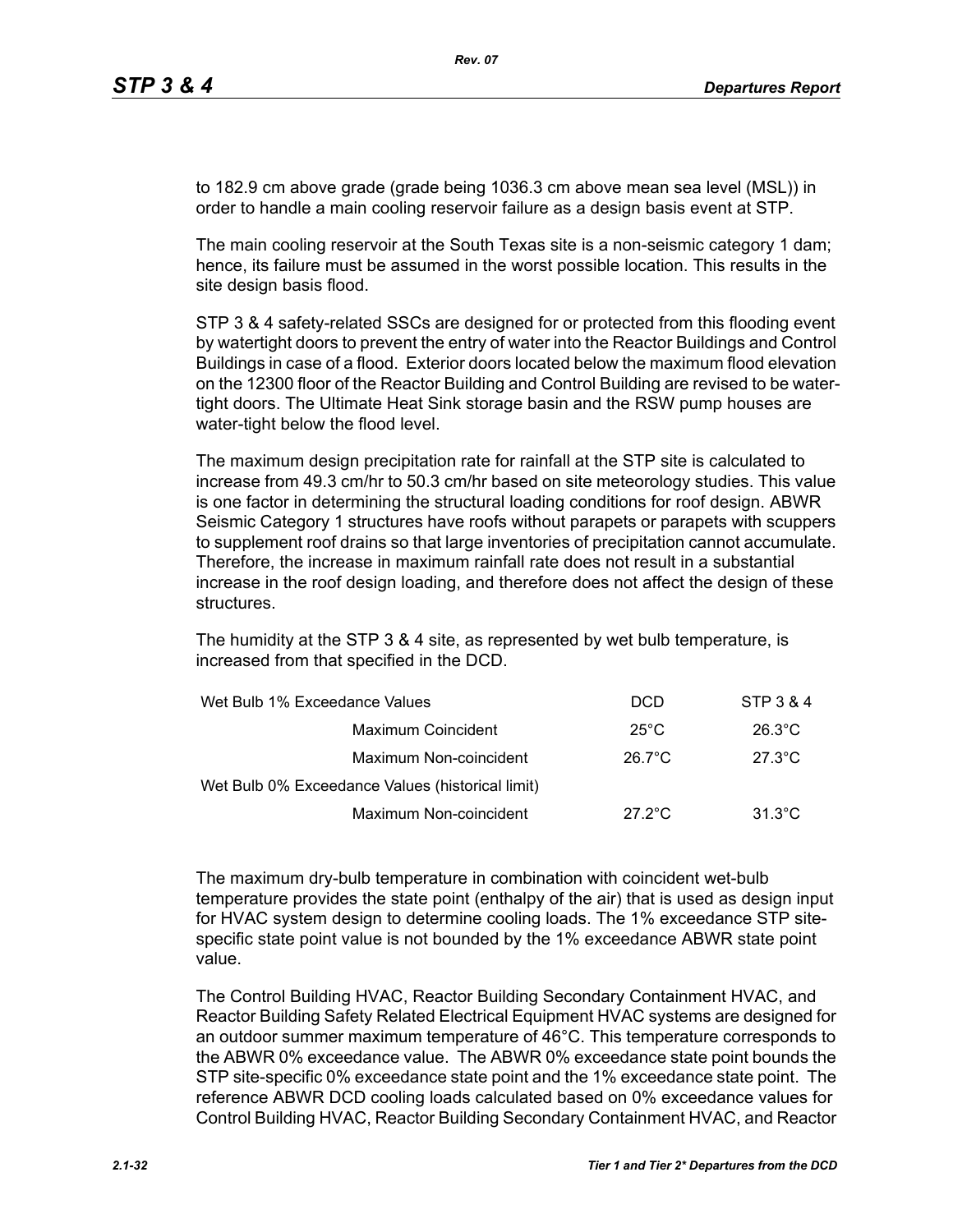Building Safety Related Electrical Equipment HVAC systems are bounding. Therefore, the change in 1% exceedance coincident wet bulb temperature has no adverse impact on these HVAC systems.

The Radwaste Building HVAC systems have been redesigned using STP site-specific ambient temperatures and the revised HVAC design is compliant with STP 3 & 4 Characteristics.

The maximum non-coincident wet-bulb temperature is used as input for short-term performance of cooling towers and evaporative coolers. In the case of STP 3 & 4, this value is an hourly data point. The site-specific maximum non-coincident wet-bulb temperatures on an hourly basis are not bounded by the reference ABWR site parameters. However, the calculated 30-day and 24-hour consecutive maximum noncoincident wet-bulb temperatures have been determined to be less than the reference ABWR DCD non-coincident hourly value. The UHS cooling tower long-term cumulative evaporation for the postulated LOCA case has been evaluated using the STP site-specific worst-case 30 consecutive day weather data as discussed in Tier 2 FSAR Section 9.2.5.5.1. The UHS basin water temperature has been evaluated using the worst one-day (24 hour) weather data. Thus, the 0% exceedance and 1% exceedance values for non coincident wet-bulb temperatures not being bounded have no adverse impact on the STP 3 & 4 UHS analysis.

As documented in Subsections 2.5S.4.4 and 2.5S.4.7, the shear wave velocity at STP 3 & 4 site varies both horizontally in a soil stratum and vertically with elevation, and is lower than the 1,000 ft/sec minimum stated in the DCD. A site specific soilstructure interaction (SSI) analysis has been performed using the measured values of shear wave velocity, with appropriate variation to represent the variability at the site, and site specific SSE, to demonstrate that the results of the site-specific SSI are bounded by the standard plant results included in the DCD. This SSI analysis is described in Appendix 3A.

The liquefaction evaluation documented in Section 2.5S.4.8 uses the measured shear wave velocities, therefore, the results are applicable to STP 3&4 site. At-rest lateral earth pressure in non-yielding walls of structures with deep foundations such as the Reactor and Control Buildings will be determined using the method described in Reference 2.5S.4-62. In this method, the at-rest seismic lateral earth pressure computation will utilize site-specific shear wave velocity. The impact of site-specific shear wave velocity on the design of exterior walls of these structures is expected to be insignificant because their designs are controlled by the combination of requirements for in-plane and out-of-plane loads. The at-rest seismic lateral pressure only affects the out-of-plane load. Also, the at-rest pressure includes effect of hydrostatic load, surcharge load etc, in addition to the dynamic pressure caused by the earthquake.

The foundation spring constants for mat design are based on settlement calculations. In the development of settlement estimates, the representative shear wave velocity value for intervals within a soil column is only one input used in the derivation of the elastic modulus for layers within that column. Since this derived elastic modulus value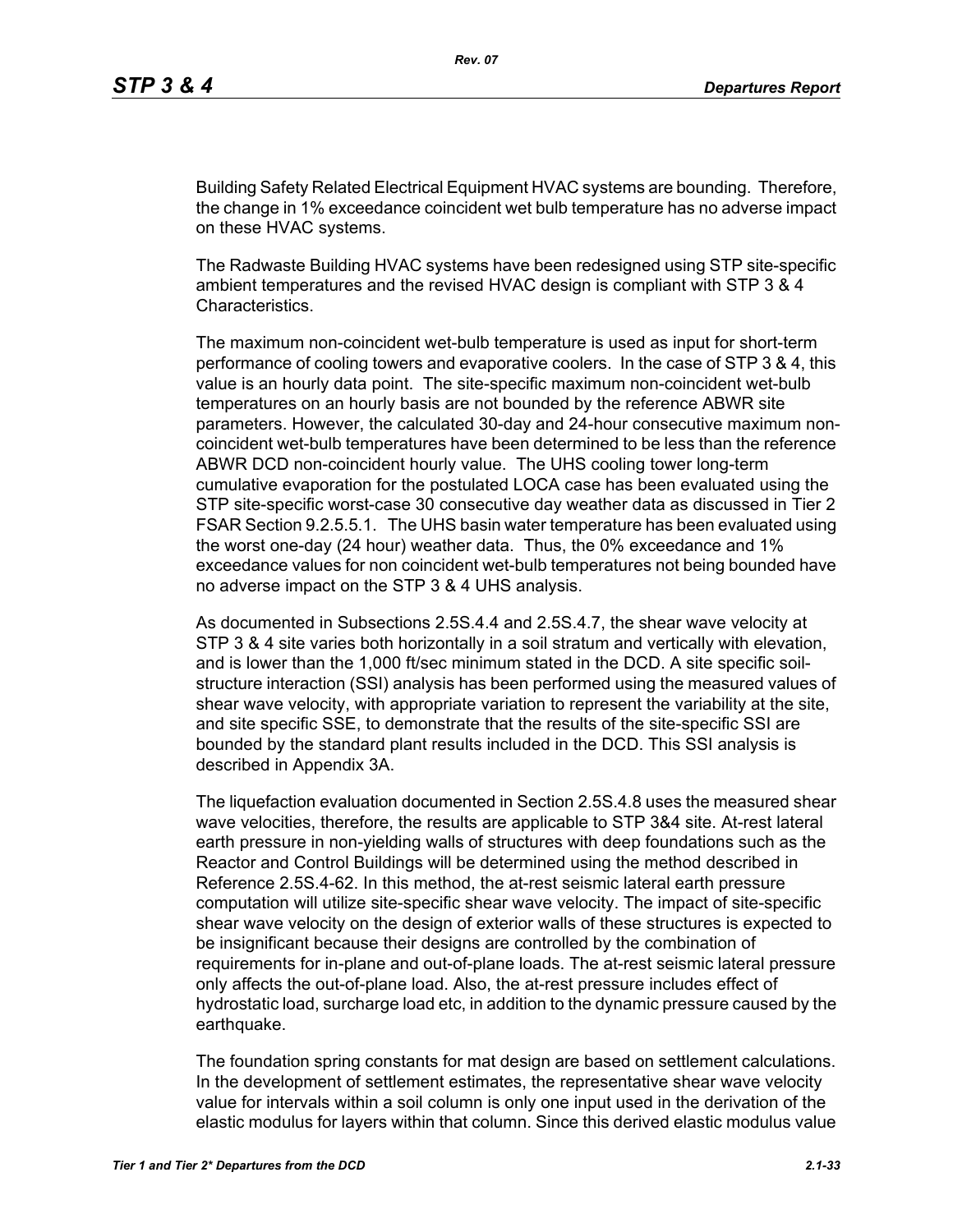is first adjusted for strain and then weighted with estimated values derived from either SPT tests (for granular material) or undrained shear strength tests (for cohesive soils) the effect of variability of shear wave velocity upon settlement calculations is significantly attenuated.

Impact of shear wave velocity on foundation spring constants and mat design is described in Section 3H.1.5.2 where it is concluded that the standard ABWR mat design is adequate for the STP site.

#### **Evaluation Summary**

These changes establish an equivalent level of site reliability and performance as described in the DCD.

This departure was evaluated per Section VIII.A.4 of Appendix A to 10 CFR Part 52, which requires that 1) the design change will not result in a significant decrease in the level of safety otherwise provided by the design; 2) the exemption is authorized by law, will not present an undue risk to the public health and safety, and is consistent with the common defense and security; 3) special circumstances are present as specified in 10 CFR 50.12(a)(2); and 4) the special circumstances outweigh any decrease in safety that may result from the reduction in standardization caused by the exemption. As shown below, each of these four criteria are satisfied.

- (1) As discussed above, the design change will maintain the level of safety otherwise provided by the design.
- (2) The exemption is not inconsistent with the Atomic Energy Act or any other statute and therefore is authorized by law. As discussed above, the design change will not present an undue risk to the public health and safety. The design change does not relate to the common defense and security.
- (3) Special circumstances are present as specified in 10 CFR 50.12(a)(2). Specifically, the remedial measure of water-tight doors provides a net increase in public safety relative to the design specified in the DCD, satisfying special circumstance (iv). Additionally, the changes qualify for special circumstance (ii) in that the changes are intended to accomplish the underlying purpose of the DCD, namely to ensure that the design is able to withstand natural phenomena. Further, special circumstance (vi) is present in that material circumstances not considered during the ABWR certification was granted in location and meteorological history analysis techniques. Given the need for power in Texas, it is in the public interest to allow construction of additional reactors at the STP site.
- (4) The special circumstances outweigh any decrease in safety that may result from the reduction in standardization caused by the exemption. Specifically, the design change of adding water-tight exterior doors represents an improvement in safety, and does not affect the configuration of the plant or the manner in which the plant is operated. Therefore, the reduction in standardization resulting from the change should not adversely affect safety.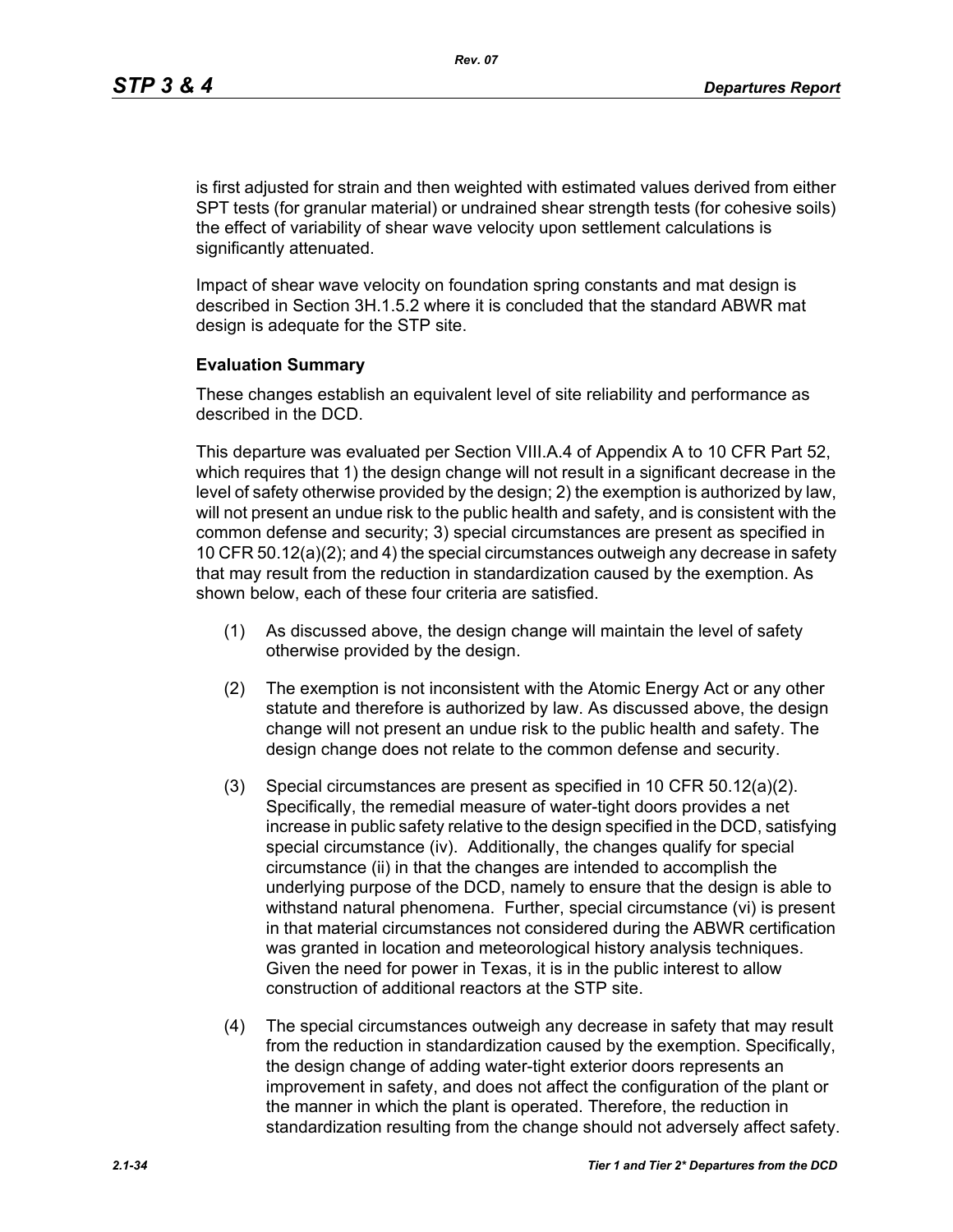As demonstrated above, this exemption complies with the requirements in Section VIII.A.4 of Appendix A to 10 CFR Part 52. Therefore, STPNOC requests that the NRC approve this exemption.

# **STD DEP 1.8-1, Tier 2\* Codes, Standards, and Regulatory Guide Edition Changes**

## **Description**

Tier 2, Table 1.8-20 lists reference ABWR DCD compliance with NRC regulatory guides. Table 1.8-21 lists applicability of industry codes and standards. This departure identifies Tier 2\* items on these two tables that are being updated to more current revisions/editions. Those Tier 2 items that are explicitly revised in the COLA or require change due to changes in the Tier 2\* items are also included.

Newer revisions of selected instrumentation and control-related Regulatory Guides are adopted to ensure more recent industry design and construction practices are used.

IEEE 603 "Standard Criteria for Safety Systems for Nuclear Generating Stations" is updated to the 1991 version. Newer editions of other selected instrumentation and control-related industry codes and standards are adopted. These editions of the standards are currently endorsed by the NRC.

Mil-Specs and other industry standards for electromagnetic inference analysis and control are updated to more current versions as this field has advanced considerably since certification.

Current approved ASME code cases per Regulatory Guide 1.84, "Design and Fabrication Code Case," Revision 33, dated 8/05 may be used in the future. With this update, Regulatory Guide 1.85, "Materials Code Case Acceptability, ASME Section III, Division 1" on ASME material code cases is obsolete and has been deleted as it is now incorporated into Revision 33 of R.G. 1.84.

The American Concrete Institute code ACI 349 is updated to the 1997 edition. The ASME Section III Division 2 is updated to the 2001 edition with 2003 Addenda. These combined recognize advances in earthquake engineering and allows efficient use of modularization during construction. Note that ASME Section III Division 1 for piping is not changed from the 1989 edition. This departure also updates Tier 2 to refer to Regulatory Guides 1.136, "Materials, Construction, and Testing of Concrete Containments," Revision 3, dated 3/07, and Regulatory Guide1.142, "Safety-Related Concrete Structures for Nuclear Power Plants" to Revision 2, dated 11/01 and adds Regulatory Guide 1.199, "Anchorage Components and Structural Supports in Concrete", Rev. 0, dated 11/03. With addition of this Regulatory Guide, Table 3.8-10 is no longer required and is, therefore, deleted. Also, this departure updates Tier 2 to refer to the 2006 International Building Code (IBC), deleting the 1991 Uniform Building Code (UBC). This change incorporates the requirements of Texas building code which adopted 2006 IBC.